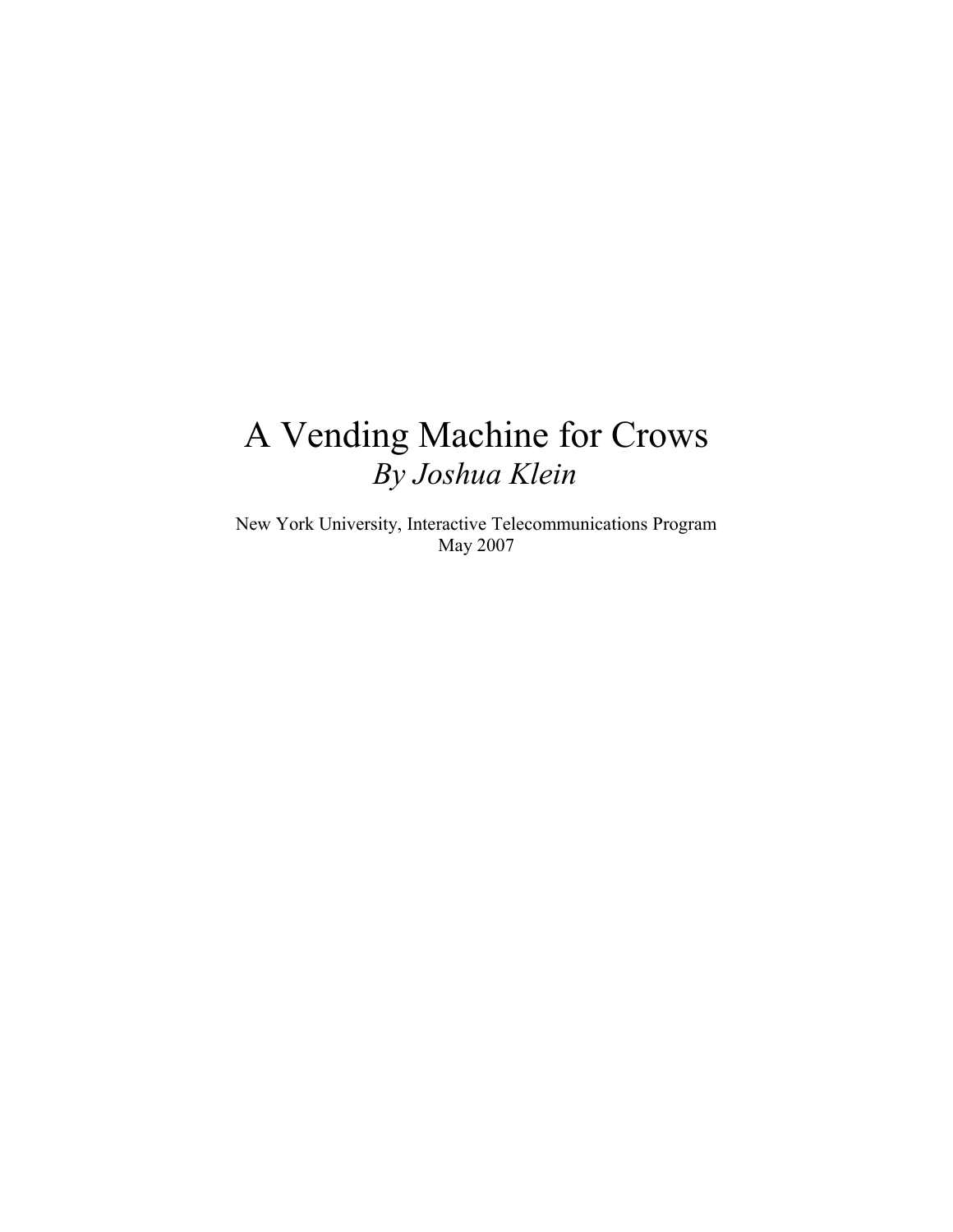#### **Thesis Statement [3](#page-2-0)**

#### **Personal Statement [4](#page-3-0)**

#### **Background [5](#page-4-0)**

#### **Reasoning [8](#page-7-1)**

*Population [8](#page-7-0) Intelligence [16](#page-15-0) Learning [20](#page-19-0) Social Groups [23](#page-22-0) Availability of resources [26](#page-25-0)*

#### **Methodology [28](#page-27-0)**

*How the device works [29](#page-28-1)*

- 1. Food and Coins Always Available [29](#page-28-0)
- 2. Food and Coins Available On Landing [30](#page-29-2)
- 3. Coins Available On Landing [30](#page-29-1)
- 4. Coins Available On Deposit Only [30](#page-29-0)

#### **Implementation [32](#page-31-0)**

**Conclusion and future implementations [36](#page-35-0)**

**NOTES [39](#page-38-0)**

**REFERENCES [41](#page-40-0)**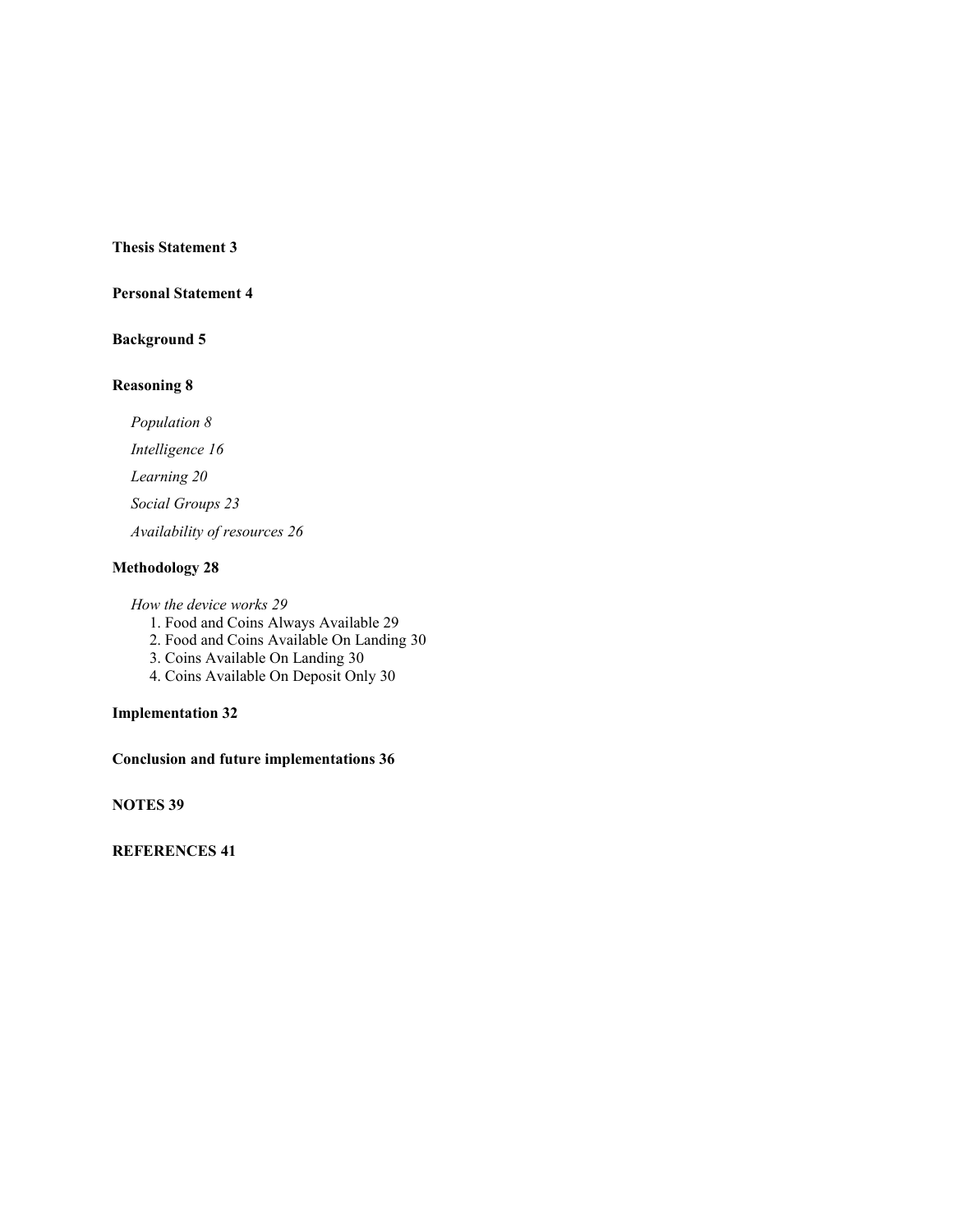# <span id="page-2-0"></span>**Thesis Statement**

As human beings continue to expand our habitats over more and more of the earth's surface we are forcing other species to either adapt to us or die. Some species adapt better than others; crows are one of them. But rather than embracing these adaptations we tend to either domesticate or decimate these co-evolving species. I would ask if instead we can implement mutually beneficial systems for us both.

Crows are an unusually good candidate for this; they are highly intelligent, culturally adaptive, increasingly prolific, and can learn from each other. With no human interference it should be possible to create an interface for exchange in which both the crows and humans benefit, without domestication or its associative costs. This document explains how.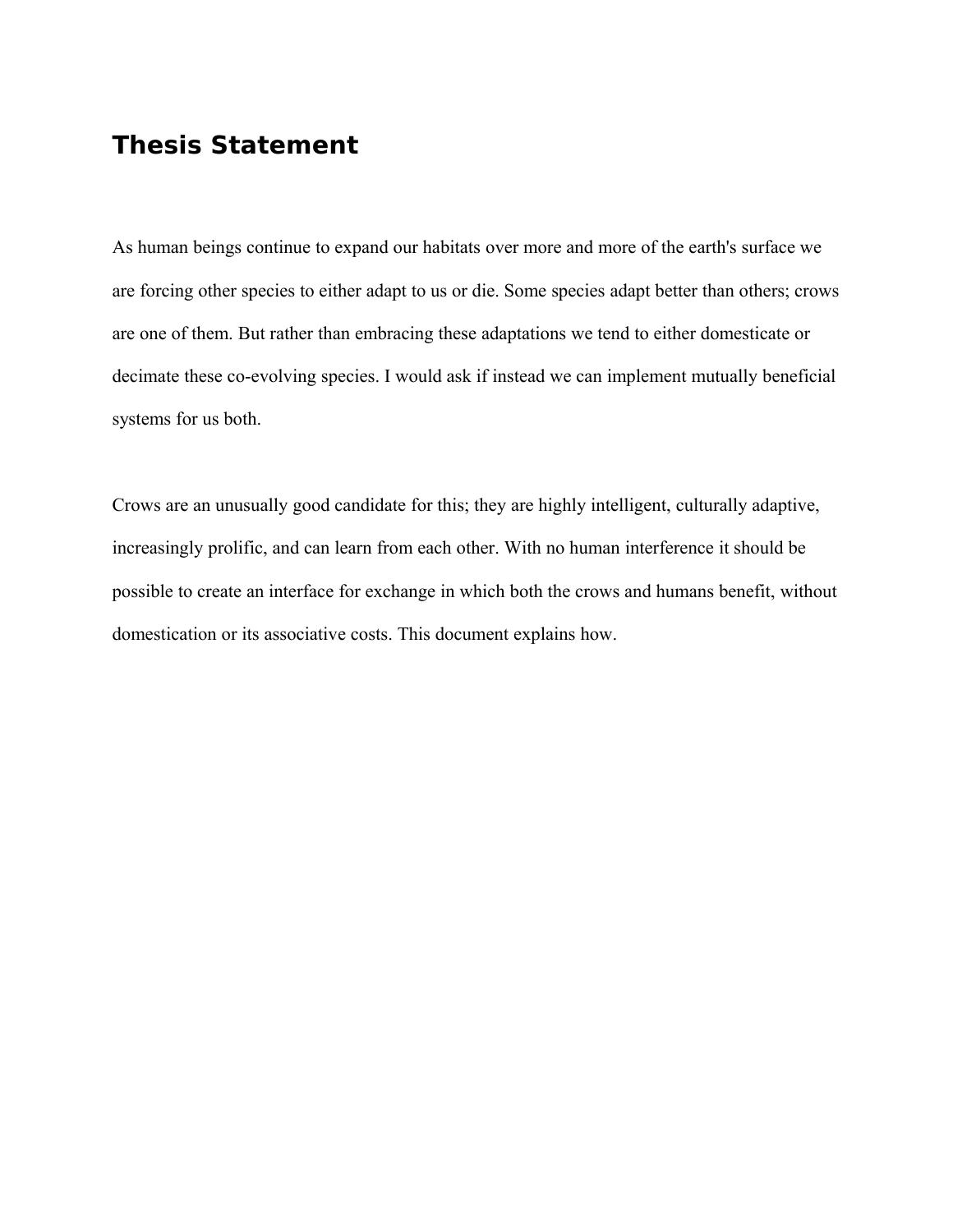# <span id="page-3-0"></span>**Personal Statement**

As the dominant species human beings are faced with making a choice as to how they co-evolve with the rest of this planet's inhabitants. To date we have done poor work of it, allowing our rapidly increasing models of consumption to overtake and destroy the habitats of thousands of species. Unfortunately, many opponents to these economies would have us simply cease civilizations' progress, as though going back in time or freezing our technological and social advances would solve the problem. What I propose is something altogether different: rather than rescinding the fruits of our society's labor I suggest that we find ways to enable cultural coevolution with the species we have displaced.

This is not always possible - it is unlikely, for example, that we could find an immediate or mutually satisfying way to profit with the bog turtle, for example. Instead, the concept of cultural co-evolution is a realistic approach to mitigating the damage of our choices as a species by regarding wild animals as separate and worthwhile species in their own right. By creating symbiotic systems we encourage the examination of this conflict from the affected species' point of view, and in turn create a more balanced and holistic understanding of the ecosystems we affect. This allows us to make better long choices for everyone involved. In the process we create cycles of profit, for both species.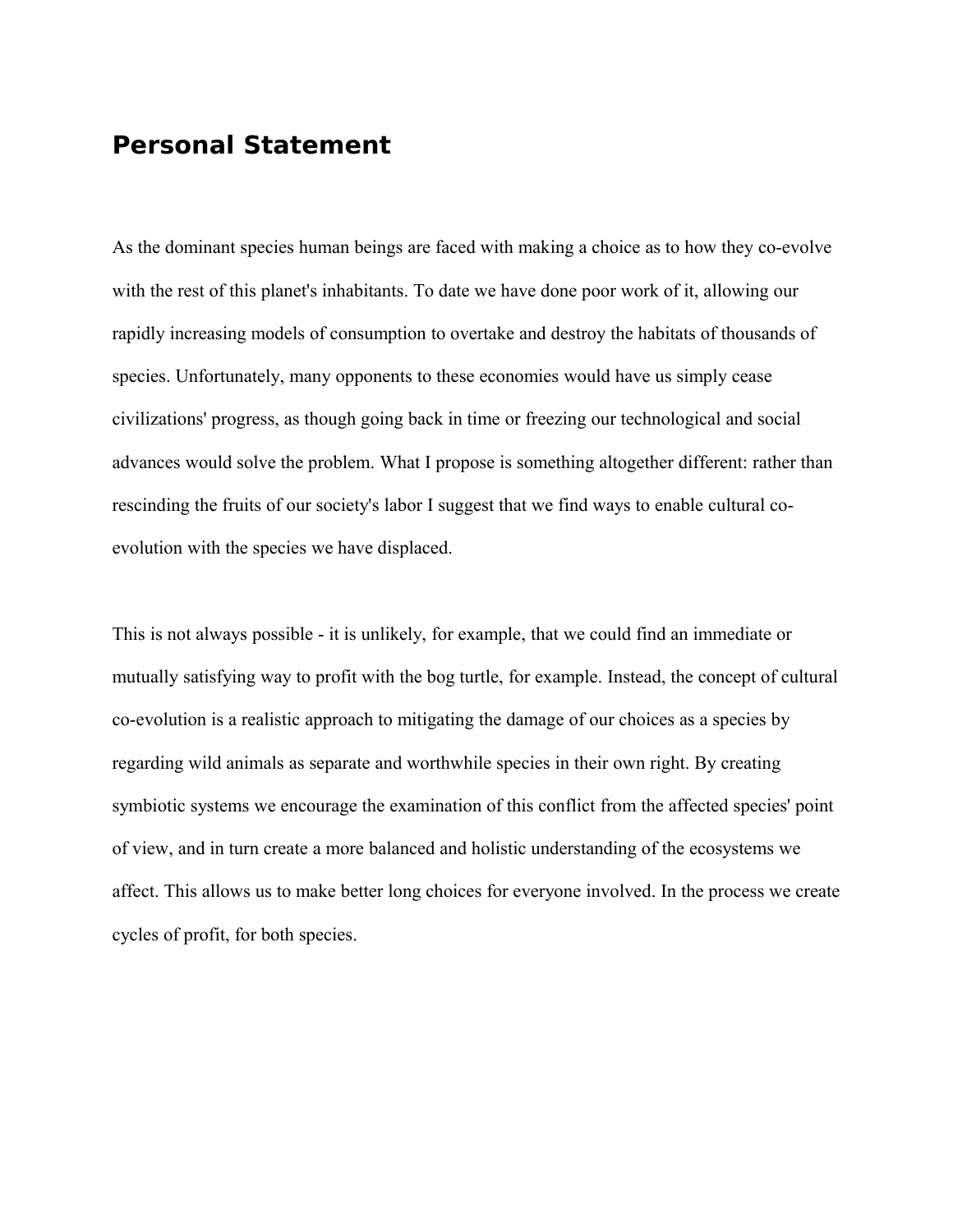# <span id="page-4-0"></span>**Background**

Corvids (the family including crows, ravens, jays, and other passerine birds) represent an unusual example of both biological and cultural adaptation in response to the selective pressures human beings have put on them. The relationship between humans and corvids of different types goes back thousands of years, and they feature prominently in our history, arts, and literature as heroes, tricksters, and occasionally as gods.

In modern times crows are largely regarded as vermin, along with most other synanthropic, hyper-adapted species such as rats, cockroaches, and pigeons. However, unlike these other species crows have developed an unusually flexible set of urban-specific adaptations including cultural evolution, logical and deductive thought, and learning transmission. These adaptations make them extremely good candidates for cooperative systems in that they can learn complex behaviors without human intervention and can teach those skills to each other. Moreover, corvids are found everywhere on the planet except for the southernmost tip of South America and the ice caps on the poles. (Clayton and Emery, 2002) When you couple this with their prolific breeding patterns (which are increasing worldwide as a result of urbanization (Marzluff, et all, 2001), high mobility (crows often migrate thousands of miles), and cognitive flexibility you have a highly significant labor force.

The alternative to finding some sort of employ for this species is a long, costly, and difficult genocide: crows have become hyper-adapted to human civilization by feeding off our waste, and unless we undertook making that waste completely unavailable to them (a nearly impossible task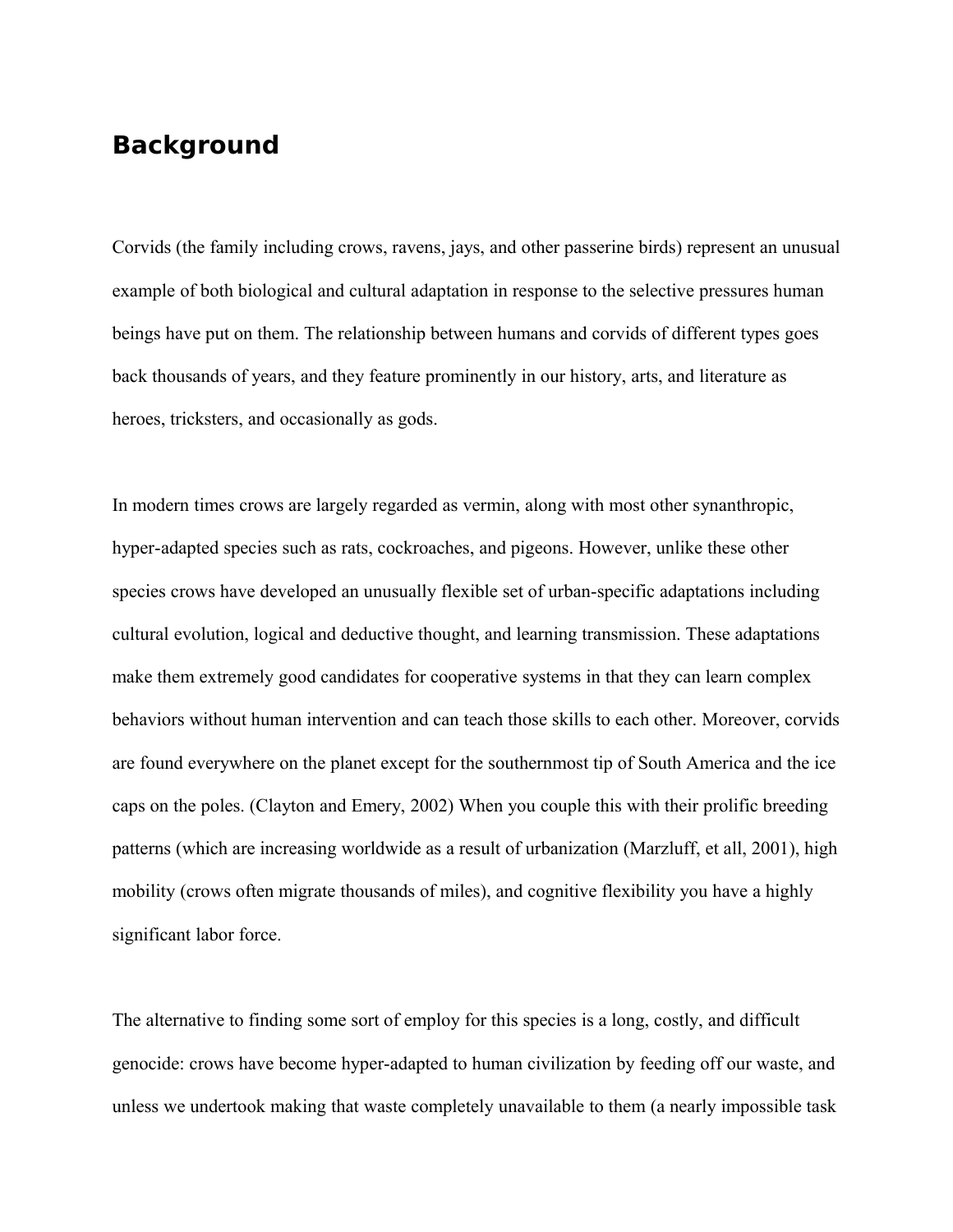given their intelligence) we need to consider how to manage their growing populations. The first big step towards doing so is to understand their significance and impact on the habitats we have created.

A vending machine for crows is a solid candidate for addressing these topics. For humans, it hits a sweet spot that's easy to relate to - it brings up feelings about money and hunger that every human has. It's also autonomous - it doesn't create an artificial relationship between crows and humans. As such it skirts issues of anthropomorphism and allows crows to exist as wild animals connecting to the human world through an objectified interface. Thus, while we can easily relate to crows' excitement over finding a coin and take pleasure in their happiness over exchanging it for a peanut, there is little temptation to wander over and chat while they complete their transaction - the crow would flee as surely and with as much fear as any wild animal. Additionally, the device generates fungible revenue for human beings - revenue which is otherwise lost as a cost to their economy. By generating a profit the device emphasizes the larger system in which both humans and crows are participating, and does so in terms of economics all human beings are intimately familiar with.

For crows, the vending machine is an easily-learned, reliable food resource with little competition from other species as they are one of few that can learn to use it. Additionally, peanuts are a nutritious (more so than leftover McDonald's garbage), easily cached food which can be kept for later times when resources are low. The machine has the added benefit of encouraging crow's cultural adaptations and providing a clear window into their societies. From it we can learn how they transmit learning from parent to young, and within and across groups. It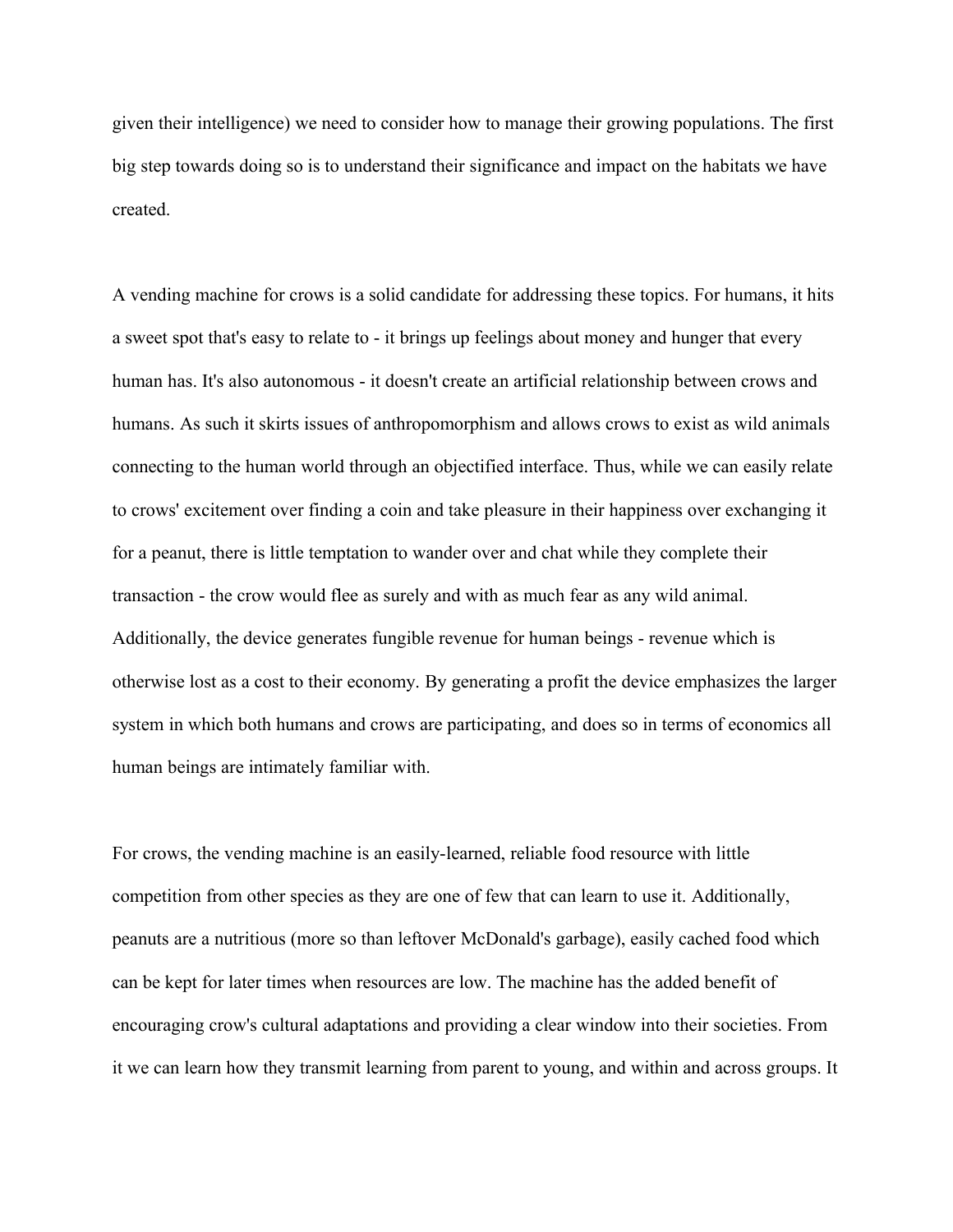has the potential to illuminate the boundaries and extent of their intelligence and to provide a clearer understanding of nonhuman logic and deductive reasoning - particularly given their different brain structures. Finally, it is not unhopeful to say that the crow vending machine might provide some groundwork for other sustainable and symbiotic systems.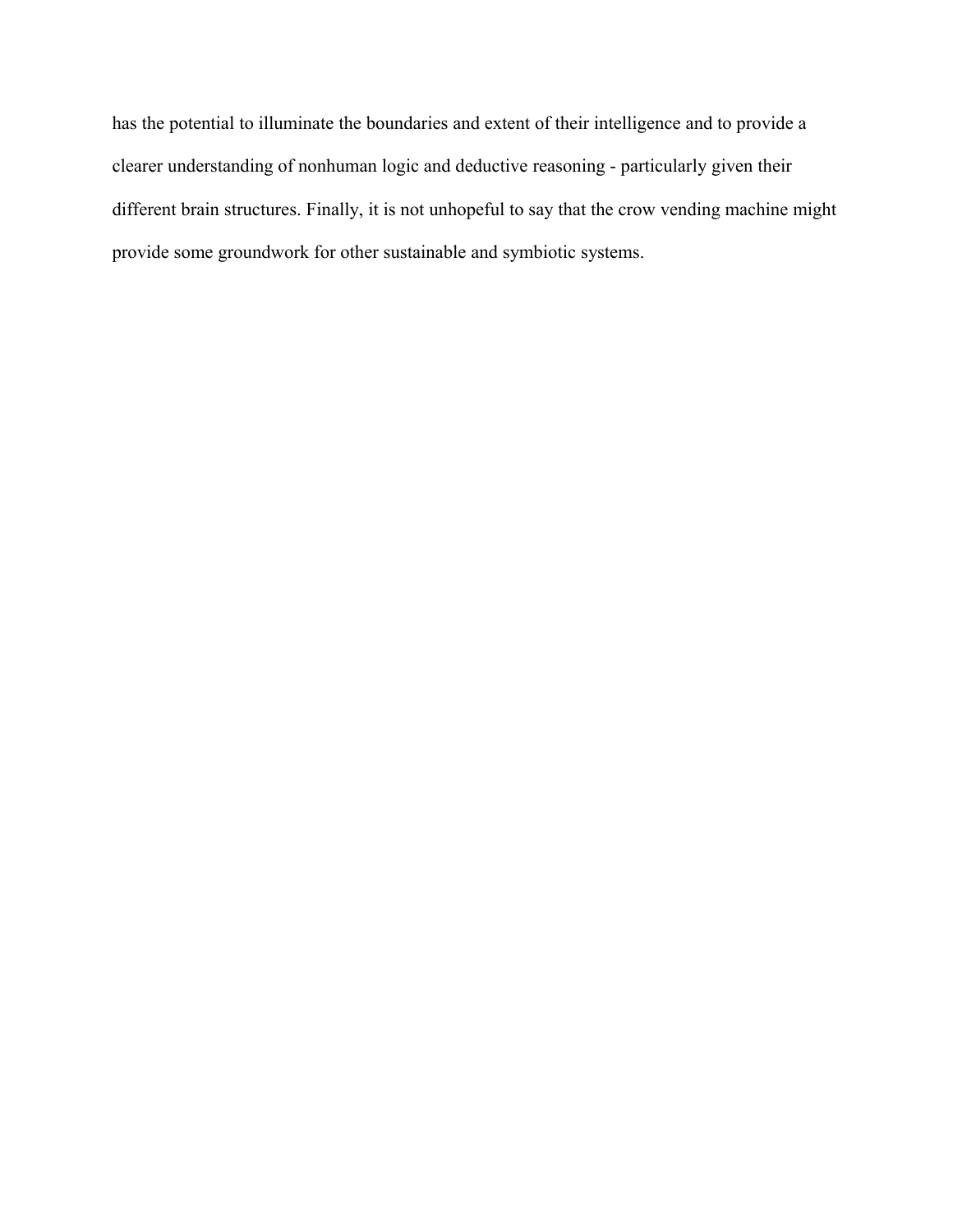# <span id="page-7-1"></span>**Reasoning**

Crows are unusually good candidates for the use of a vending machine. Their increasing populations, cultural adaptations, logical and deductive reasoning abilities, their teaching and learning mechanisms, and their social structures all conspire to create an unusually adaptive and clever animal. Aside from primates, there are few species with the particular skill sets present in crows. We will discuss these factors below, beginning with the first reason humans have to notice crows – there's lots of them.

# <span id="page-7-0"></span>**Population**

The question of crow populations relies on the human. Human beings continue to expand over existing ecosystems the world over - according to United Nations estimates, by 2050 the urban population worldwide will equal today's existing population of roughly 6.5 billion people. (United Nations, 1996) Furthermore, this growing urbanization is typically found in close proximity to large cities, (Alberti et all, 2001) with continuing human population growth further increasing the number and size of urban centers and sprawl all over the world. (Donnelly, Marzluff, 2004) Because of increasing urbanization and the ongoing shift from rural regions to urban centers, the urban population multiplied tenfold this last century alone. (Marzluff, et all, 2001) Human expansion in Seattle's metropolitan areas, for example, are expected to grow 40% in the next 30 years, converting forests into suburbs and suburbs into urban areas. In developed countries the trend for development is towards suburban or exurban growth, causing a strong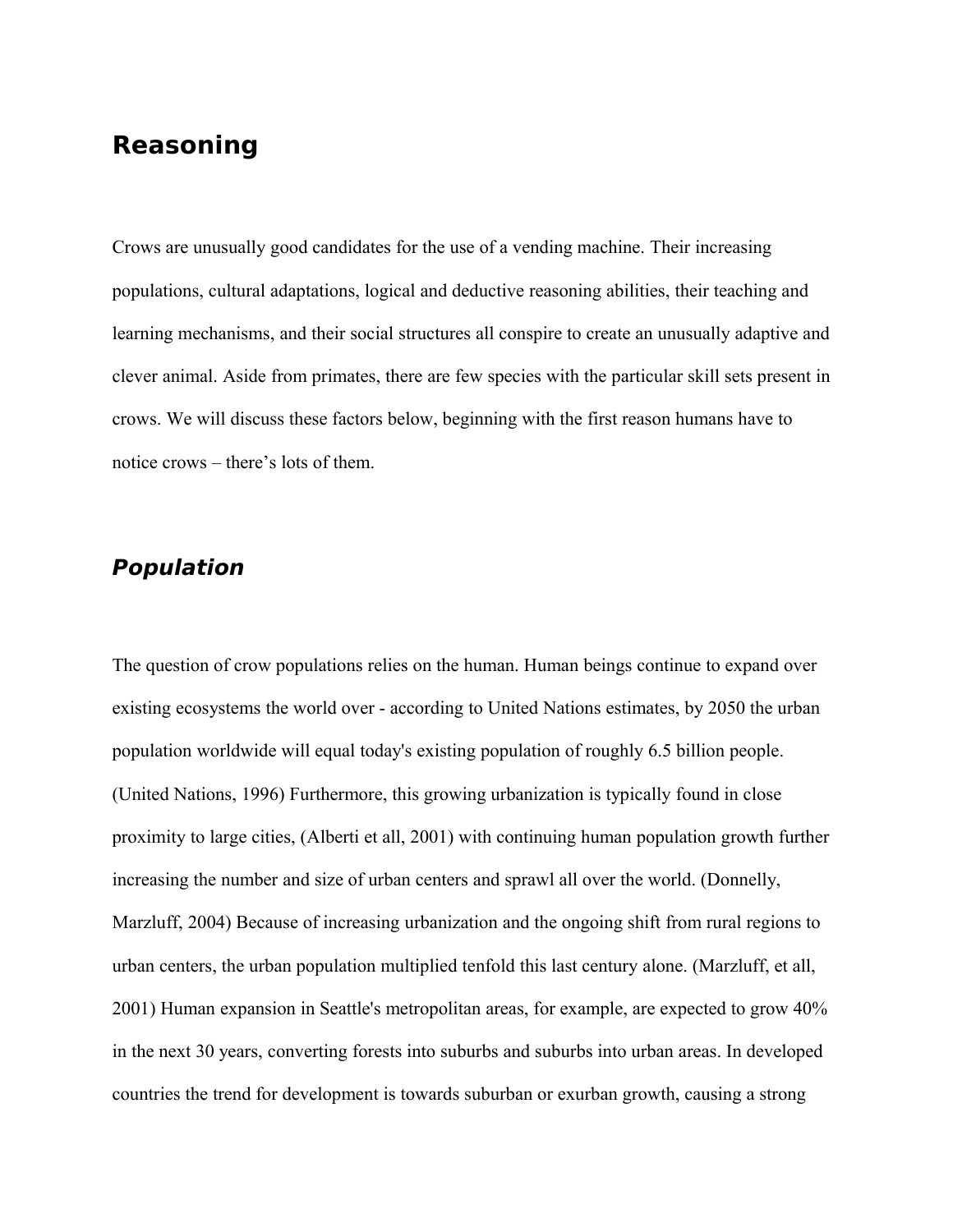gradient of human density. This urbanization has become the second most frequently cited cause of species endangerment in the United States, and is a major reason for the rapidly increasing crow population. (Czech, Krausman. 1997). By "suburban" we used McGowan's definition of territories comprised of more than 75% residential or commercial use. (McGowan, 2001) As this growth occurs, synanthropic species (species which can cohabitate well with humans) such as crows continue to increase in numbers while other species die off. (Donnelly, Marzluff, 2002)

Bird communities in urban environment are much less diverse than in comparable rural and urban areas. This is primarily because the habitat no longer meets some species' requirements and some species are unable to exploit the humans who have displaced previously available resources. (Marzluff, et all, 2001) Similarly, bird populations are strongly effected by factors such as nest predators, brood parasitism, and the availability of food - all factors which change rapidly in the transition from wild or rural to suburban and urban environments. (Donnelly and Marzluff, 2004) This urbanizations changes normal selective pressures to favor very different characteristics than those found in the wild. Species that can exploit urban environments will have more dense and stable populations than those which cannot. (Beissinger and Osborne, 1982) Many corvid populations (such as magpies, jays, and crows, for example), are human commensals whose populations are increasing worldwide as a result of their ability to exploit human food resources. (Konstantinov and Gabenko, 1982) In fact, American crows (the most common type of crow in the U.S.) typically breed no more than 5km from humans, (Johnston, 2001) and have been expanding their populations significantly across the US continent. (Sauer, et all, 1999)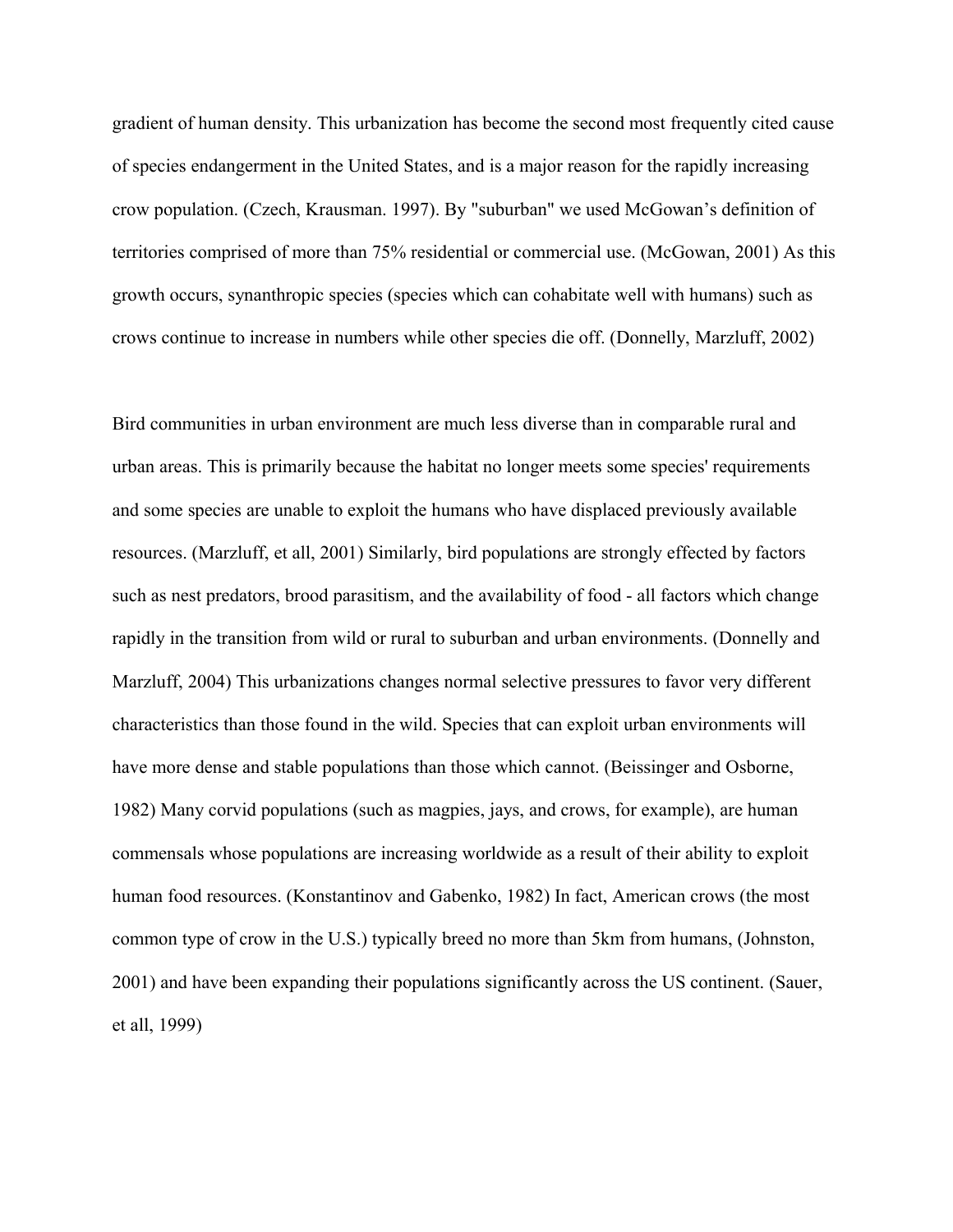Part of this is because suburban environments provide lawns rich in earthworms and light forestfield areas with many suitable invertebrates for consumption. (McGowan, 2001) The bigger part of the increase, however, is because of the migration of crows from rural and suburban habitats to urban ones. As we will show, crows are more likely to breed in larger numbers in the suburbs – but those crows are tending to move into the cities, where they are establishing denser communities. This migratory pattern is perfectly suited to exploiting the ongoing habitat expansions being conducted by human beings by using the suburbs as rich breeding grounds, thus rapidly increasing overall crow numbers by shifting the young to higher density urban environments.

There are many reasons for this. For example, one advantage presented by urban and suburban areas is that there is typically a prohibition on shooting in urban areas. This reduced persecution allows crows to take advantage of the small stands of trees from which to keep watch as well as a higher general warmth presented by cities. (Knight et all 1987) Similarly, urban and suburban areas also typically have less overall predators. For example, urban and suburban areas in Syracuse, New York had approximately one third as many Red-tailed Hawk and Great Horned Owl nests as in rural areas. (Minor and Ingraldi, 1993) Suburban environments are also a better place to rear their young. According to McGowan, suburban nests had more nest success than rural nests. (McGowan, 2001)

Finally, in areas of crow habitation far from human populations crows typically require much larger areas for foraging, which likely limits population size. In other words, when looking for a territory to co-opt, cities present a much wider range of options. (Marzluff et all, 2001)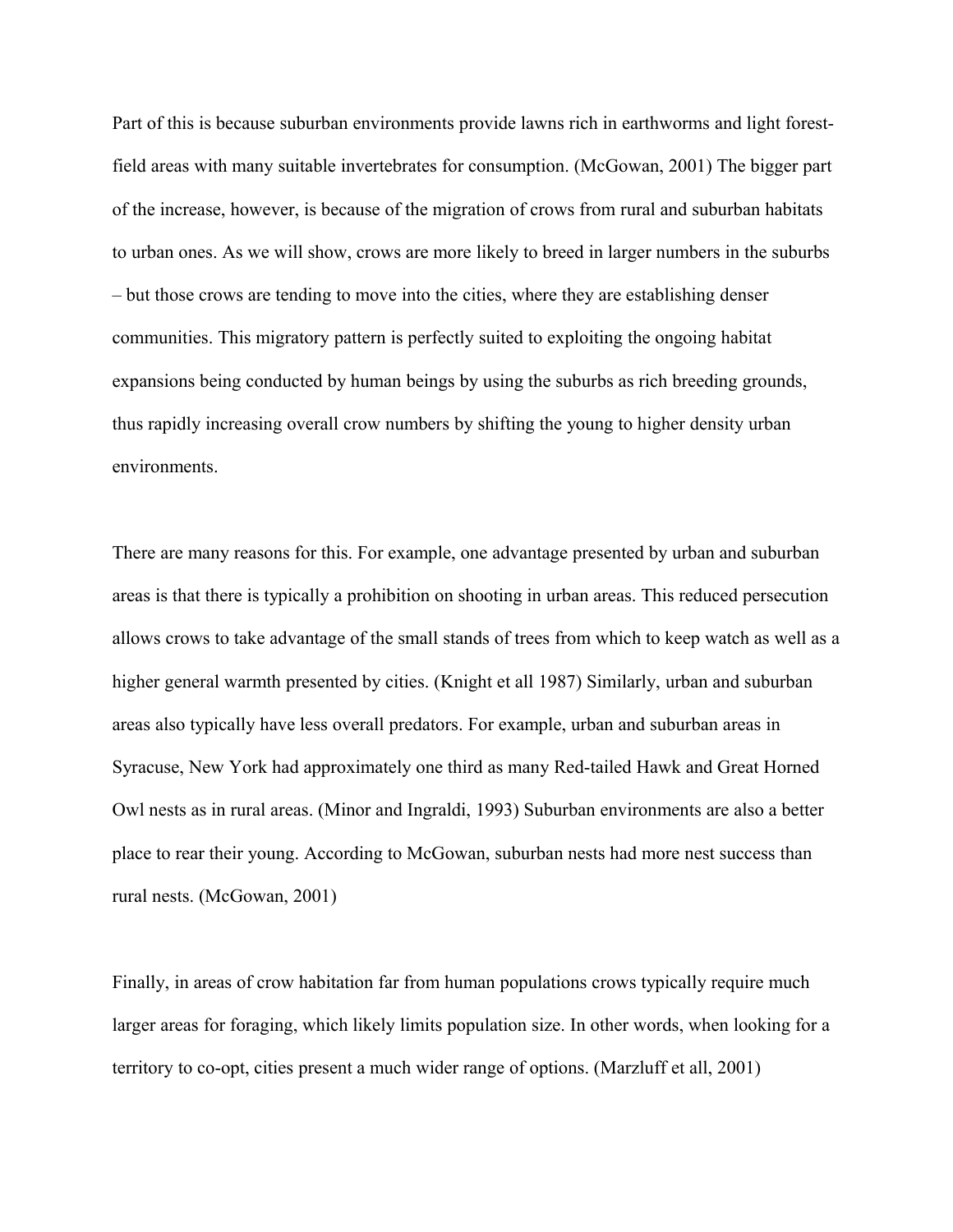According to Marzluff, urban crows may need only 10% of their former space for breeding, (Marzluff et all, 2001) and even suburban crows have smaller territories more closely placed to each other. (McGowan, 2001) For example, crows in suburban areas defended territories roughly 8.7 ha in size as opposed to 37.7 ha in rural areas. Furthermore, in suburban areas nesting density was higher at 11.5 territories per square kilometer vs. 2.6 territories per square kilometer in rural areas. (McGowan, 2001)



*From Marzluff, et all. 2001: Causes and consequences of expanding American Crow populations*

Interestingly, reproduction (and thereby population growth) is highest in suburban and rural areas - it appears that surplus crows from suburban and rural areas are moving into urban settings where human foods are easily obtained and highly concentrated. This is possible due to crow sociality and cultural adaptation - i.e., urban crows have adapted in surprisingly few generations to living in close quarters in cities. In this way, crows' social systems may be especially conducive to expanding urban populations. (Marzluff and Angell, 2005)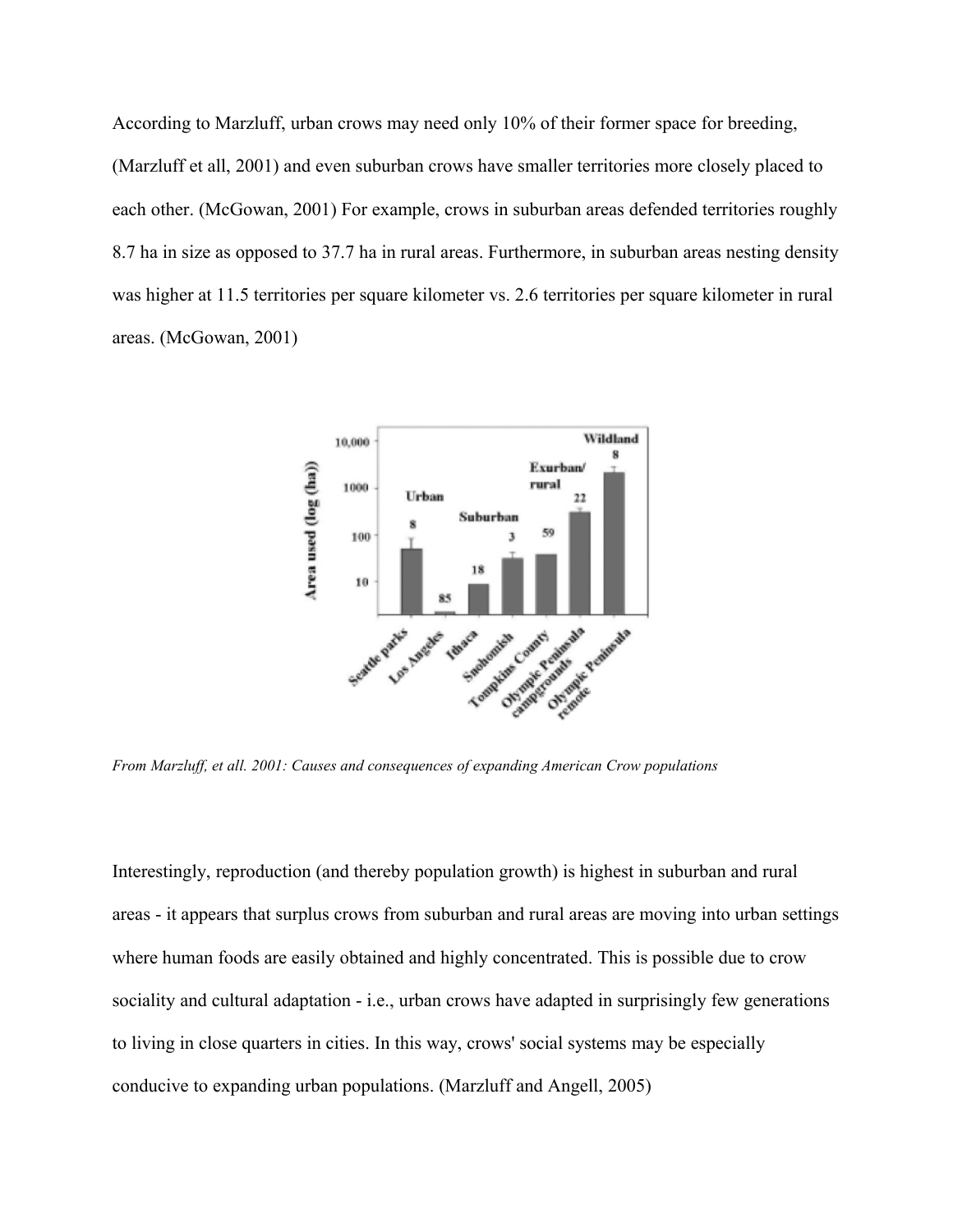Additionally, crows tend to stay in habitats similar to those they were raised in. As McGowan says, "Birds raised in one habitat tended to breed in the same habitat." Still, within those habitats crows are free to range fairly widely in search of available territories - a crows may make its next as little as 76 meters or farther than 65km from where it was hatched. (McGowan, 1996) This frees crow populations to expand flexibly, moving into territories as they become available whether they be near or far.

This is not to say suburban and urban environments are optimal for crows. For one thing, suburban crows typically had higher nest successes, but fewer and smaller young than in rural and wild environments. In other words, they had nests with young more often, but less and smaller young when they did. On the other hand, their survival rates are higher than that of rural crows. (McGowan, 2001) This is particularly true in young crows (from hatching until fledging); after their first year annual survival rates were roughly the same in both areas. This pattern of fewer and smaller young in urban and suburban nests may be due to the lower quality of food in urban as opposed to rural areas. (McGowan, 2001)

In Seattle, for example, 65% of crows' diet was of human refuse, as opposed to crows on the Olympic Peninsula whose diets consisted of roughly 35% human refuse regardless of how far they lived from small settlements and recreation areas. (Marzluff et all, 2001)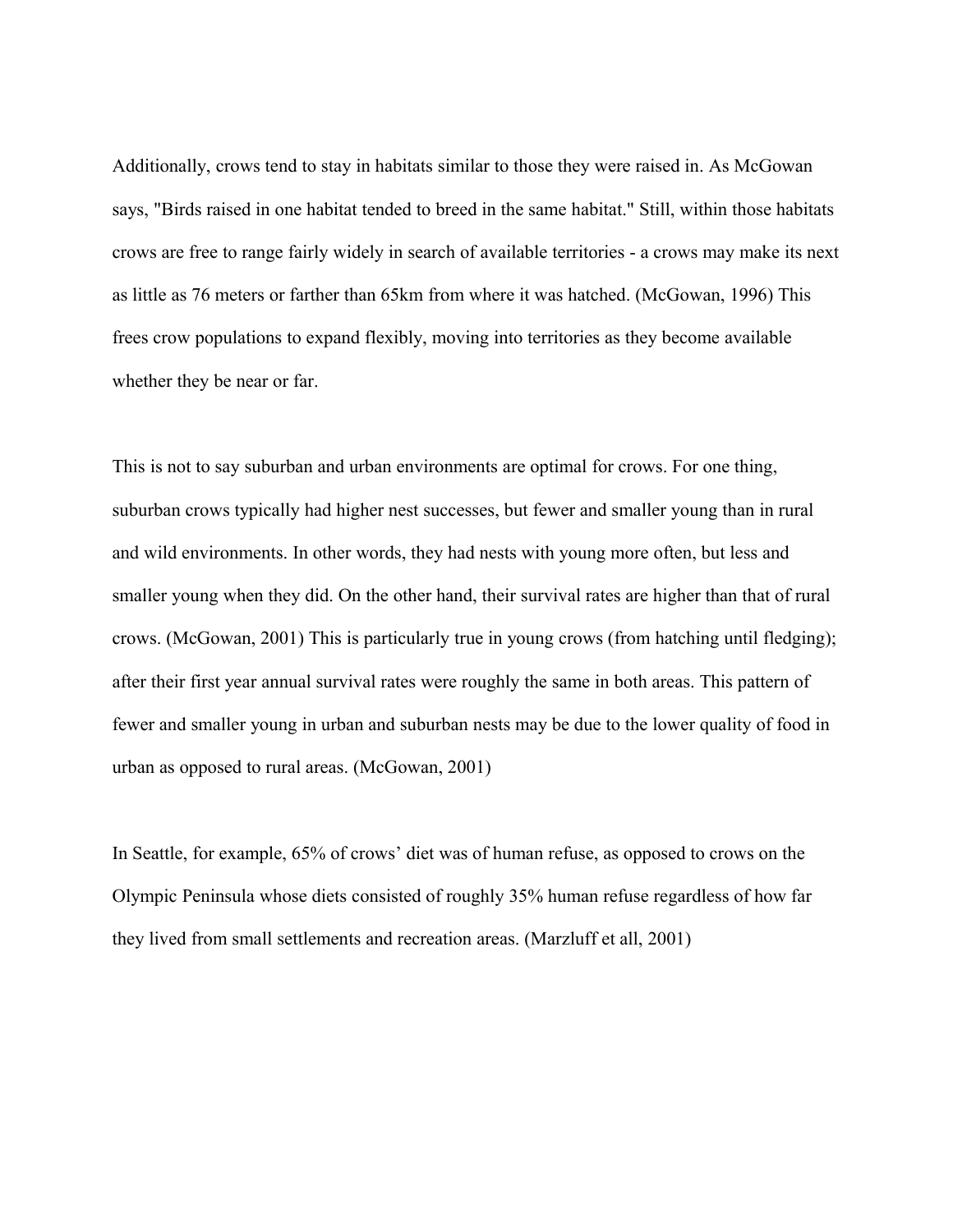

*From Marzluff, et all. 2001: Causes and consequences of expanding American Crow populations*

Unfortunately, while human refuse is an abundant food source it has much less nutritional value than food sources found in the wild such as invertebrates, insects, etc. It is interesting to note that crows from wild areas were observed flying tens of kilometers to reach human food sources - so although human food is not as good for them, it is strongly preferred. (Marzluff et all, 2001)

Another important aspect of suburban and urban environments is that food availability for suburban crows may be less predictable. McGowan has found that suburban food sources are less reliable than rural sources, making suburban and urban crows more susceptible to drought and similar environmental costs. (McGowan, 2001) Finally, there are many predators such as raccoons, gray squirrels, and red-tailed haws who have adapted well to human habitation and are similarly supported by human refuse and environmental conditions.

Finally, urban environments have their own special dangers, with many unnatural hazards such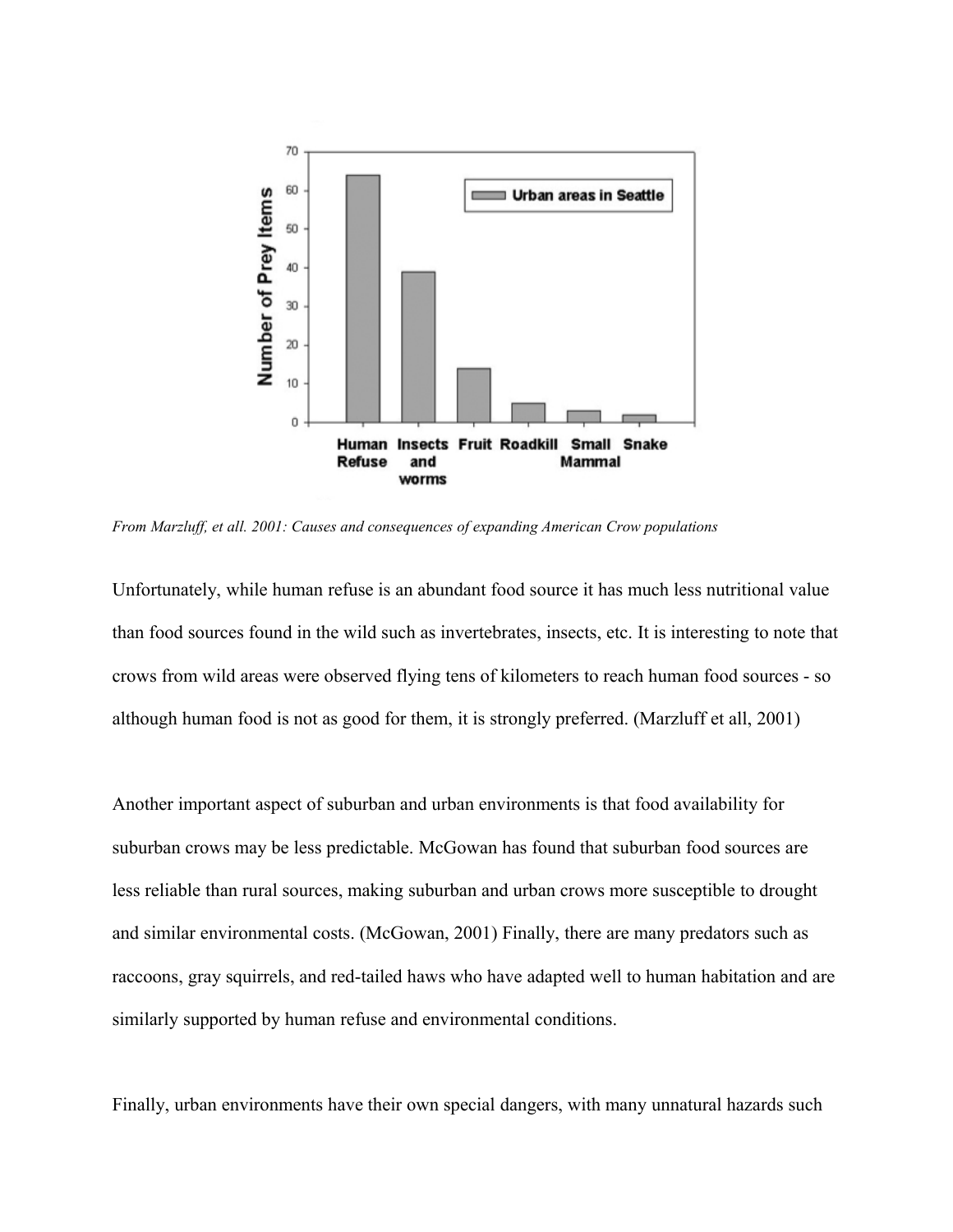as windows, car collisions, and high concentrations of toxins. As Marzluff says, "Urban environments are rapidly changing, challenging places for any animal to inhabit. The adaptability of crows is impressive, but appears to be just adequate to keep pace with the urban fast lane." (Marzluff et all, 2001)

Despite these obstacles young crows raised in suburban areas continue to contribute to the growth of original and expanding urban populations. Because of this migration into cities, U.S. crow populations are increasing in urban areas but remaining basically constant in exurban and fully wild areas. This trend has been verified over the last 40 years. For example, in one study by Marzluff he found that urban areas had approximately 30 times greater crow abundance than in wild lands. (Marzluff et all, 2001)



*From Marzluff, et all. 2001: Causes and consequences of expanding American Crow populations*

Interestingly, demographic models of crow population growth estimate that urban populations should grow slowly, at rates less than 5% per year, but that suburban crow populations may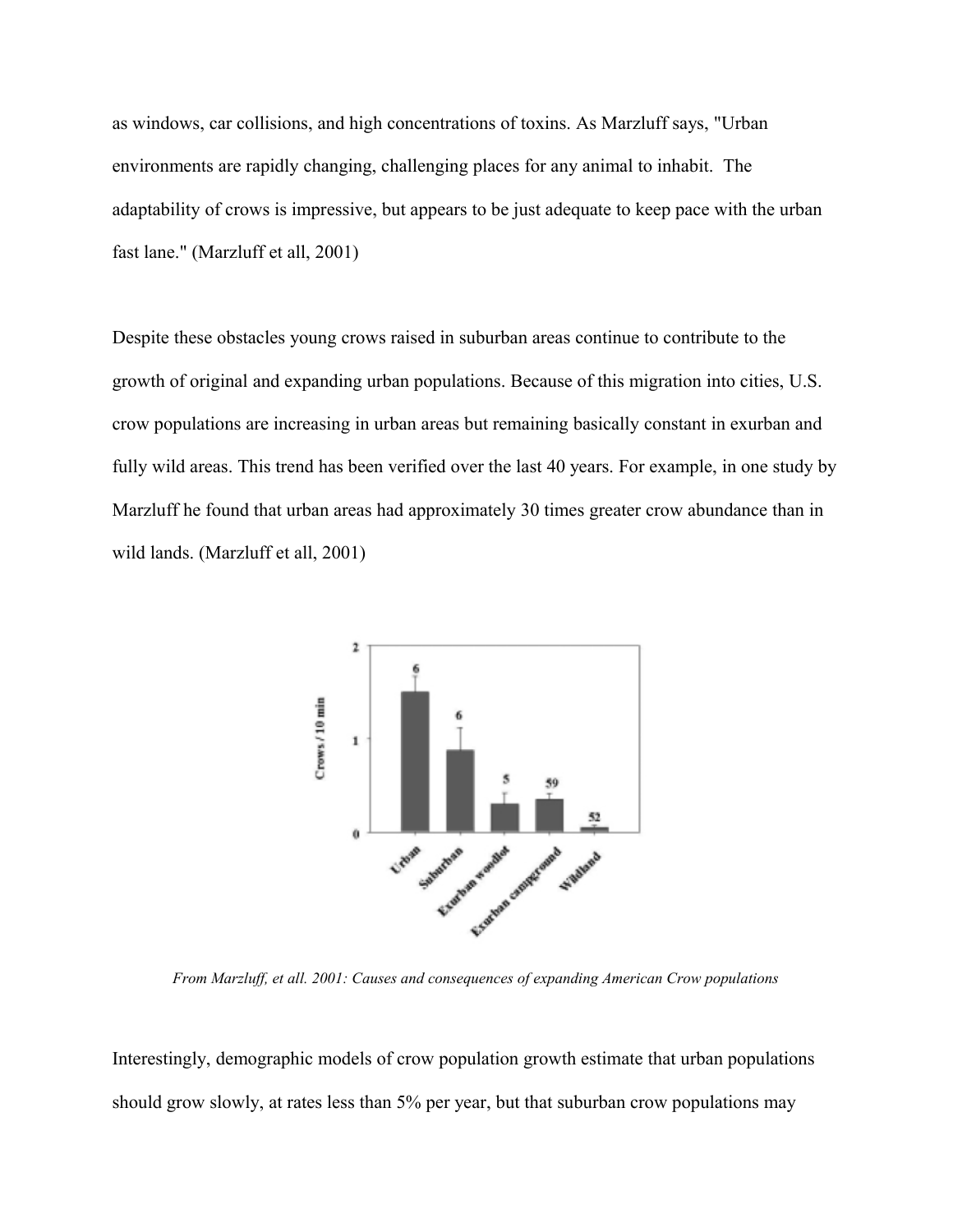support rapid population increases. Instead, we see suburban and rural populations growing as expected, exurban and wild populations remaining small and stable, and bird counts in urban areas suggesting exponentially increasing populations. (Marzluff et all, 2001)



*From Marzluff, et all. 2001: Causes and consequences of expanding American Crow populations*

We haven't seen that in recent years because of the West Nile Virus, which appears to be falling back in terms of causes of crow mortality. If that's the case, then according to Marzluff's estimates urban environments could support as many as 6.5 crows per city block (See Note:1), and we could exceed that carrying capacity in only 35 years. (Marzluff et all, 2001) That's a lot of crows.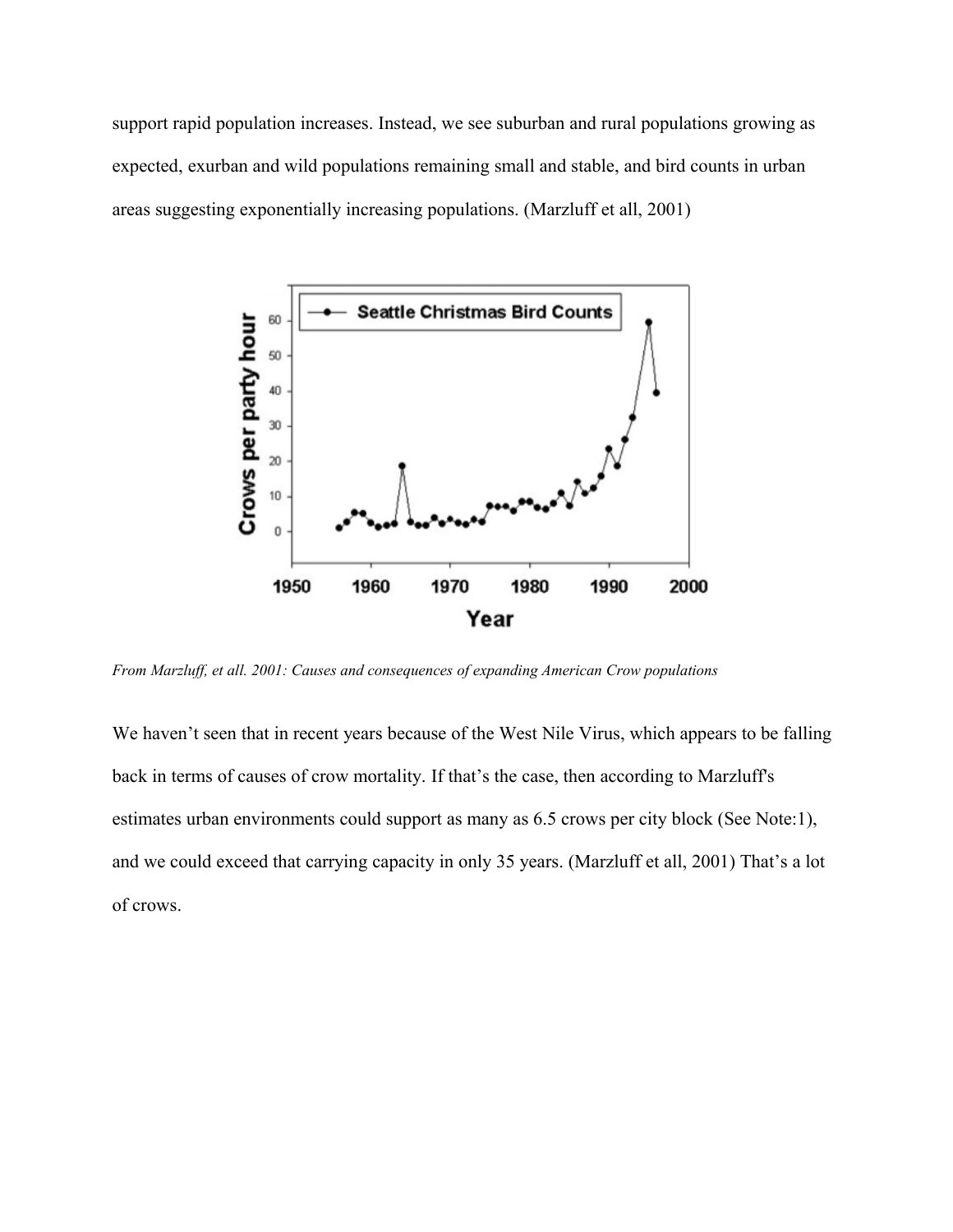# <span id="page-15-0"></span>**Intelligence**

So we have a lot of crows and are going to be having a lot more. That doesn't mean they're the best candidate for vending machines – we also have lots of pigeons in the world. Instead, what really distinguishes crows as potential synanthropic co-evolutionaries is their intelligence. Crows (and corvids in general) demonstrate some of the highest level of logical thinking and deductive reasoning seen in any non-primate species. In many ways their intelligence rivals, or even exceeds, that of the great apes. (Heinrich and Bugnyar, 2007) (In fact, their brains are proportionally the same size as the chimpanzee brain.)

For example, most corvids cache food for later, and nutcrackers have been proven to be able to remember literally thousands of such food cache locations – a task well beyond the average chimp. Similarly, in laboratory tests crows have demonstrated spontaneous tool creation to obtain food, such as by the now semi-famous New Caledonian crow "Betty" who, completely unprompted, fashioned a hook out of a piece of wire to reach a piece of meat in a tube. (Kacelnik et all, 2006)

In Sendai City in Japan crows have learned to drop nuts onto pedestrian crosswalks and then wait until the lights turn red to collect the bits crushed by cars. In another case, rooks in England discovered that two birds together can pull the garbage can bag from the outside to dislodge its contents onto the ground. (Clayton and Emery, 2002) In one scientific experiment, a German ethnologist named Otto Koehler taught a raven to count to six by allowing it to match the number of objects presented with the number of marks on the lids of some containers; if it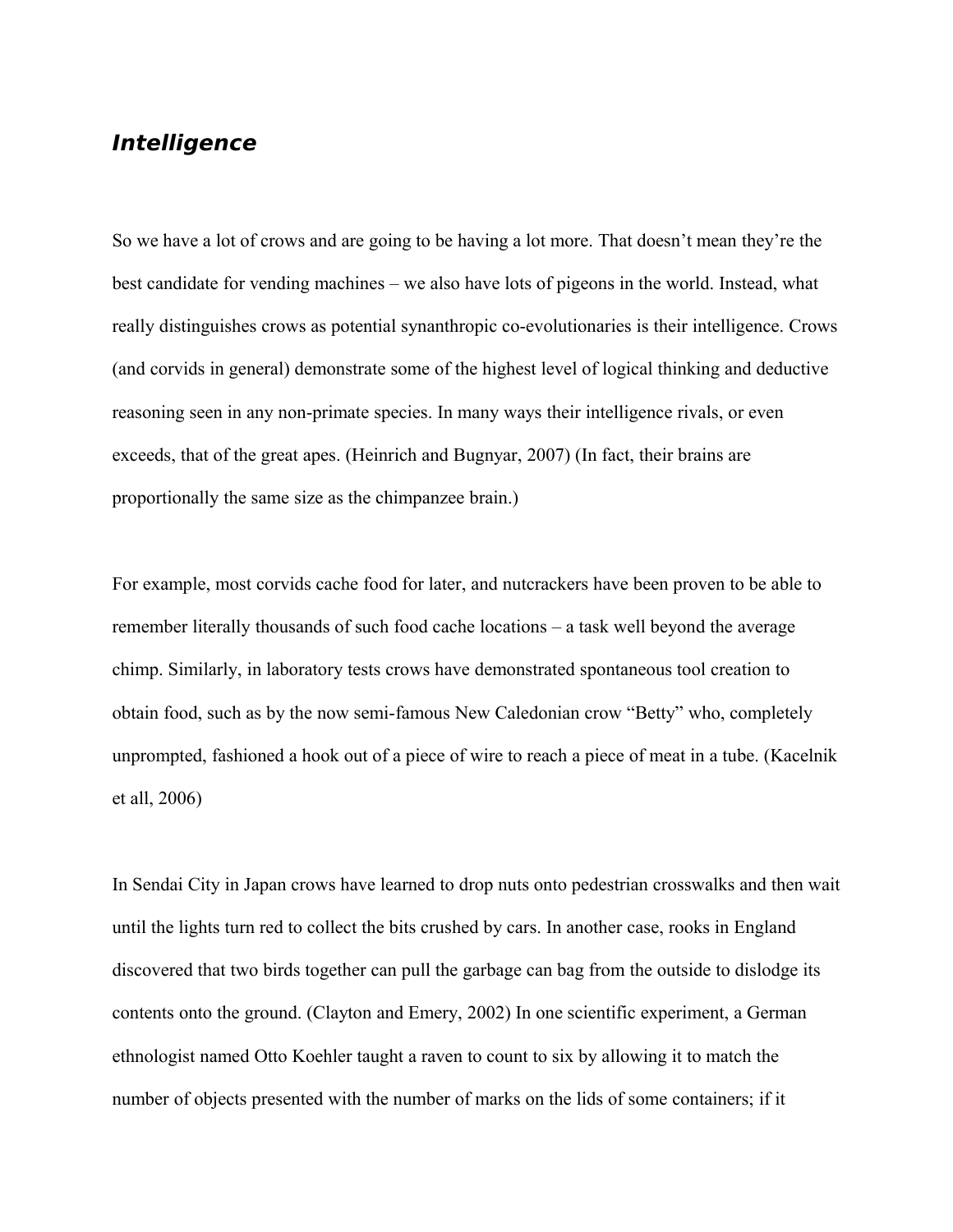opened the correct box it would obtain a food reward. (Savage, 1995)

Much study has been given over in recent years to determining if these abilities are innate (biologically determined), or if they are learned. A recent study by Bernd Heinrich discovered that in a laboratory setting some ravens would study cognitively demanding situations for as little as 30 seconds before correctly performing a complex, multi-step solution on the first try. (Heinrich and Bugnyar, 2007). This was further tested when Bernd and Bugnyar tied a piece of meat to a string. In some tests they tied the other end of the string to perch, and in others they simply let it hang on the perch. When the birds had pulled the meat up to the perch they scared them off. In those cases where the string was tied to the perch the birds dropped the meat – in those cases where it was not, they kept the meat and flew off with it. This demonstrates that the ravens had a mental model of the situation and could act on it – a rare feat in the animal world.

One of the biggest breakthroughs in the study of corvids intelligence (and part of the reason behind the recent upswell in research in this area) is due to something called "a theory of mind." A theory of mind is the understanding that other beings also have thought and knowledge, and that ones behavior can be adjusted to account for the knowledge and thought of said other beings. (Prior and Güntürkün, 2005)

To give an example, if crow A were to hide a nut under a clump of grass and notice that crow B had seen it do so, then crow A would know that crow B knew where the nut was and would be likely to steal it as soon as crow A left. (Daily et all, 2005) As a result, crows engage in copious feinting and hiding behaviors when caching foods within sight of other crows. What's interesting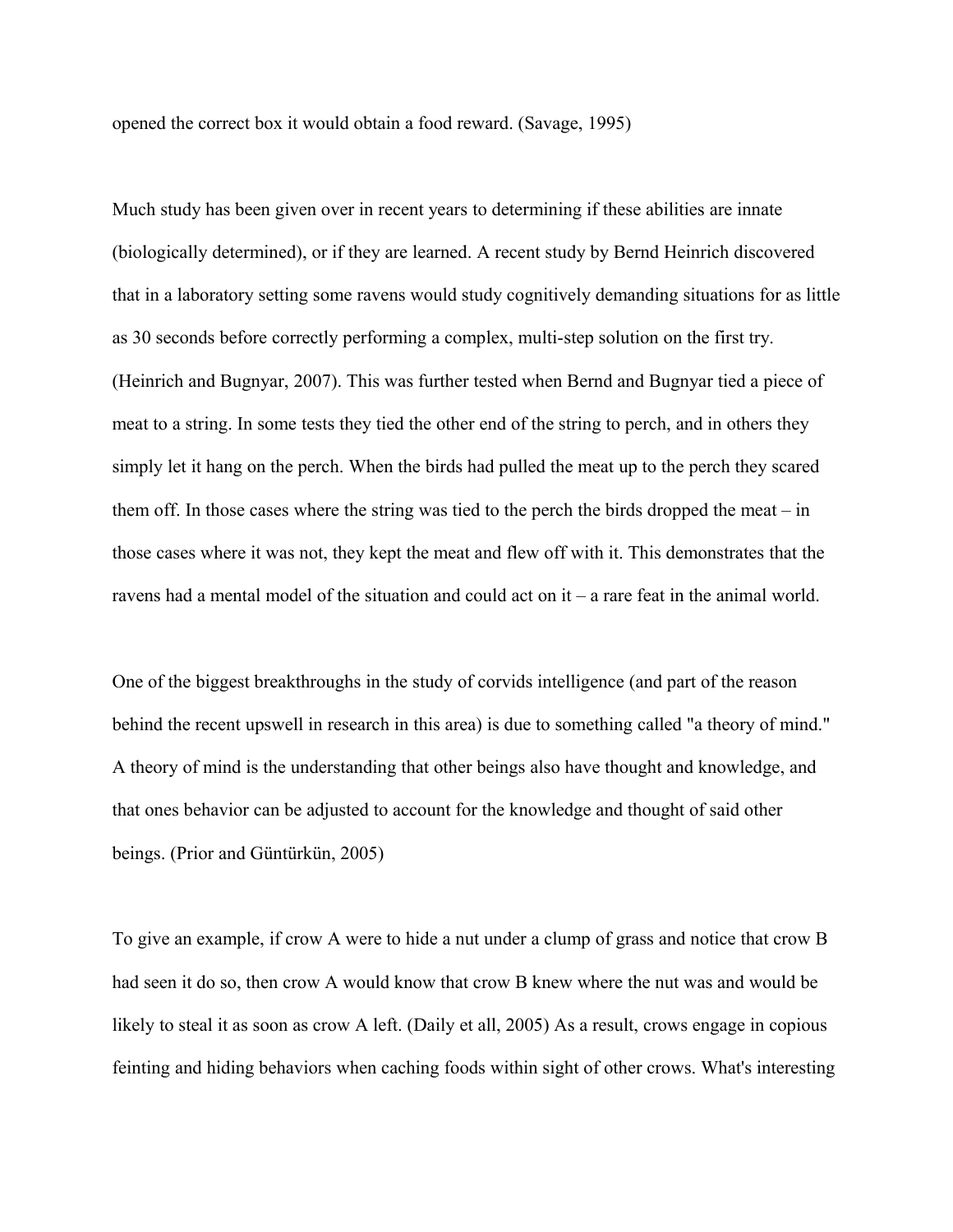about this is that until 2005 it was largely assumed that only primates had a theory of mind. That's when Dr. Nikki Clayton of Cambridge University presented at the Ethological Conference in Hungary, demonstrating in a well-regarded study that corvids also have a theory of mind. (Daily et all, 2005)

This is significant not just because the field of cognitive psychology had thought that only primates had this ability but that they had also located the exact part of the brain where this ability was held - in the frontal lobes. Crows do not have frontal lobes. This puts an entirely new light on half a decade's worth of research and medicine. It also makes crows one of very few species with such specialized and advanced cognitive abilities but without primate brain physiology.

It is interesting that brains of very different size and structure should have evolved such a similar response to selection pressures. (Iwaniuk et all, 2004) As has been pointed out by Emery, crows represent a case of convergent cognitive evolution despite divergent neurological evolution. (Emery, 2004) This doesn't explain **why** they are so clever, however. The best theories that address that question base themselves on the adaptive tradeoffs for learning vs. innate, biologically programmed behaviors.

As Heinrich puts it, "such animals evolved in a complex and unpredictable environment in which prewired responses were inappropriate." (Heinrich and Bugnyar, 2007) Corvids are highly social animals, and as indicated by the theory of mind they can recognize each other. Living in such a social environment is indeed complex, and has been cited by some as a powerful indicator for the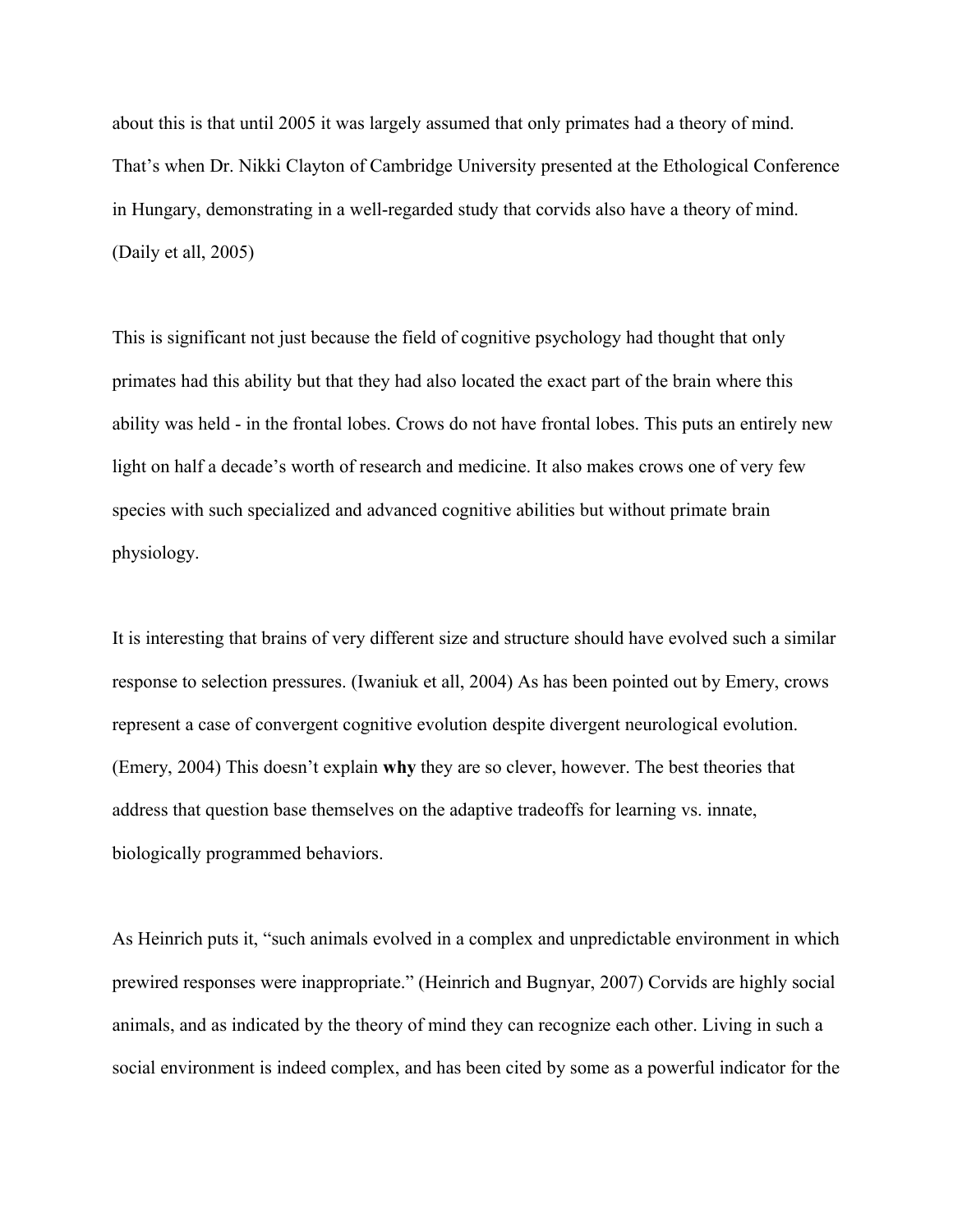development of higher intelligence. Of particular interest in terms of their social structure is the fact they crows will often steal from each other, a habit mitigated by status, blood relation, circumstances of food availability, and number and composition of crows present. Such factors are indeed ever-changing.

It is worth noting that for most of their history crows and ravens have depended largely on carrion, and, by proxy, on the predators that created it. Young ravens are known to bite the tails of wolves in a kind of highly-charged (and very dangerous) form of play, and crows are known to travel long distances to seek out owls to harass. (Kilham, Lawrence, 1989) such behavior, far from being suicidal, gives these birds first-hand experience with gauging the response times, tolerances, and reactions to stimuli for the much larger and more dangerous predators upon which they rely.

This ongoing environment of ever-changing short-term circumstances has provided ample reason for corvids to become learned generalists. Being able to pick up short-term behaviors and methods of interaction has become favored over generations of reinforced, hardwired behaviors. It has been further and forcibly reinforced by the arrival of human beings on the scene, with their erratic, rapidly evolving new technologies, habitats, and attitudes towards crows.

So now we know that crows are clever and adaptive. But are they going to be able to learn the skills needed to operate a vending machine?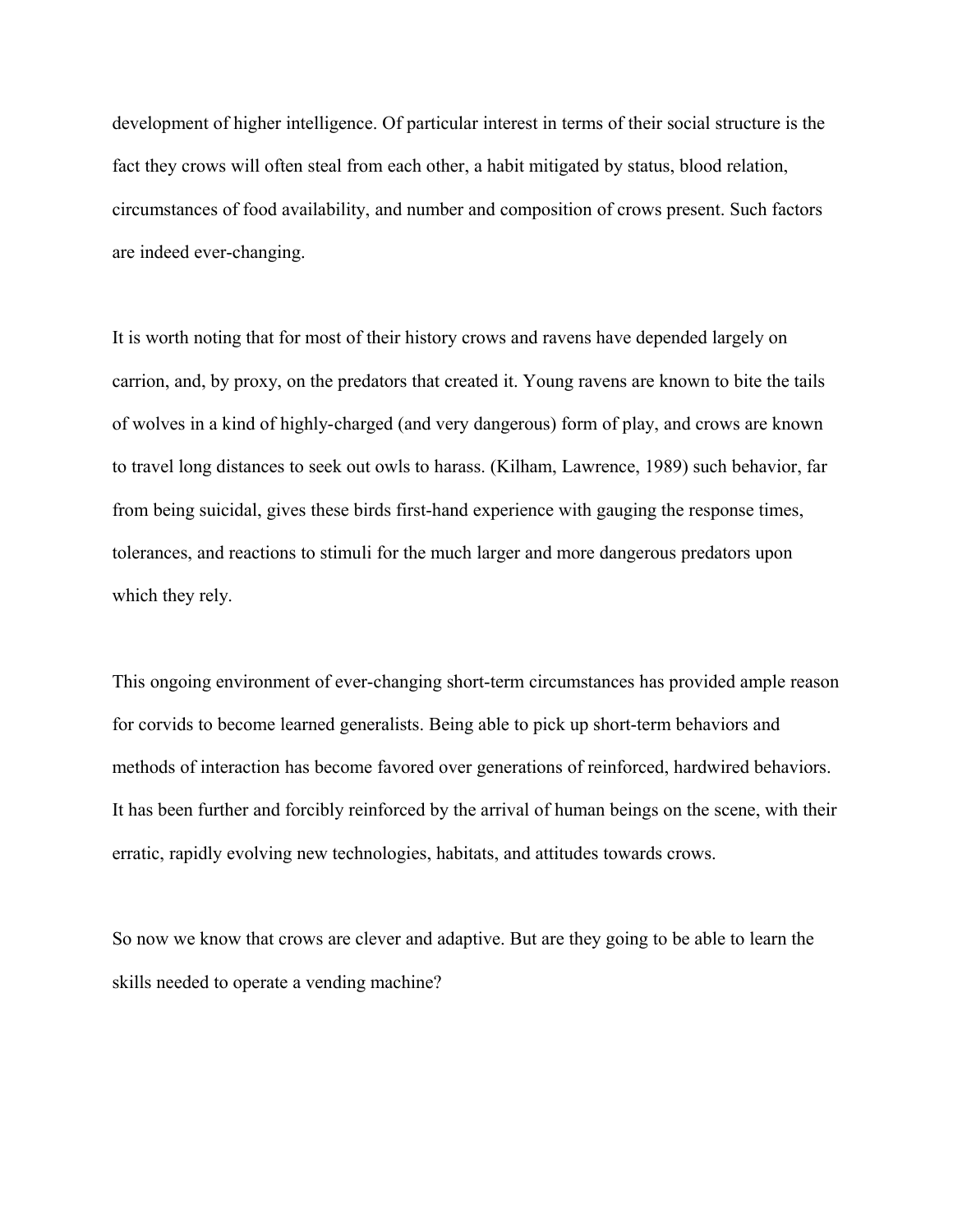# <span id="page-19-0"></span>**Learning**

Crows are extremely flexible learners who participate in cultural learning and teaching as part of their complex social groups. Crow yearlings and post-yearlings will often remain at or return to the nest to help raise the next generation of young with the parents. (Clayton and Emery, 2002) In some cases, these young may remain at home for up to five years or even longer. This cooperative breeding behavior is very rare in birds; in fact, only a handful of species in North America share this trait, and none of them are as widespread as the crow. (McGowan, 1996) On average, a successful family will raise an average of three young from a nest (as many as six and as little as one.) Of those, on average two will survive their first year, after which they may depart to raise another family. Often, however, those two young will likely be with their parents the next year along with some younger siblings. In this way the family groups grow quickly, often becoming as large as 15 crows in a single family group. (McGowan, 1996)

This is not to say that crows spend all their time at home; young, unmated crows often depart for new territories, and especially in the winter may spend up to weeks at a time away from the home territory interacting with other groups of crows. These are typically large flocks roosting at night in wintertime, but may also be groups of other unmated crows looking for food. (McGowan, 1996) This extensive developmental period before becoming fully independent allows crows significant opportunities to learn essential skills for survival, particularly given that they are able to associate with both non-relatives and kin and to learn from all different group members. (Clayton and Emery, 2002)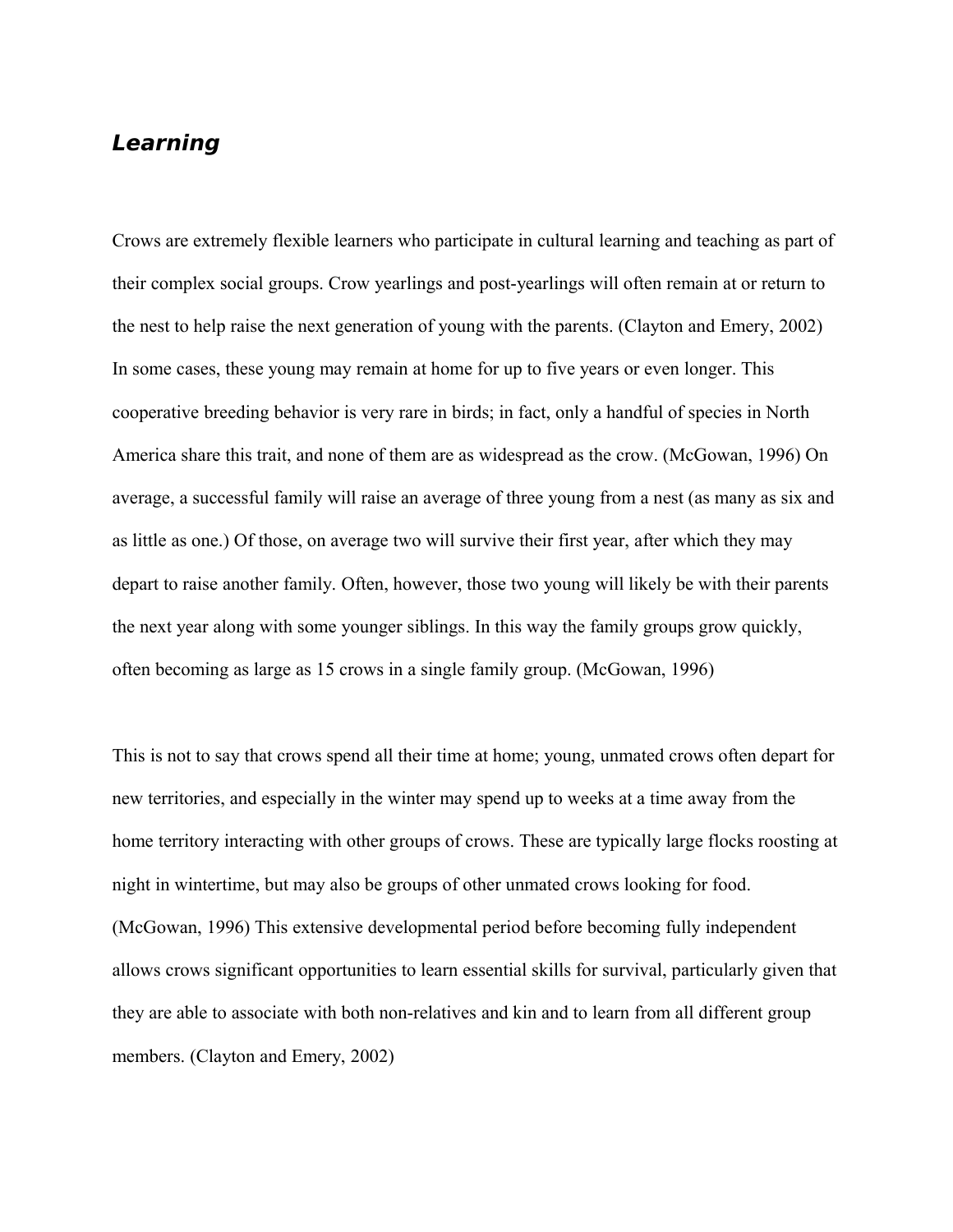The socialization they get from both family and foreign birds is important as techniques and tool use may be socially transmitted. (Kenward et all, 2006) As Stöwe has found, young crows spent significantly more time manipulating new objects when they are in groups than when they are alone. (Stöwe et all, 2005) Several experiments have demonstrated the effect of social influence on corvids. In one, human foster parents demonstrated object manipulation to New Caledonian crows who then picked up the behavior simply by observation. (Galef 1988; Heyes 1994) One experiment in which the human foster parents demonstrated twig manipulation resulted in the tutored birds carrying twigs twice as often as untutored birds. (Kenward et all, 2006)

Another way in which crows learn is through simple interaction, or play. This "play" allows crows to learn critical object affordances, and as such it makes sense that this behavior would be inherently rewarding. (Hailman 1967) We have already noted that crows will engage in risky behavior to learn about large predators, and also that they readily accept tutoring. This raises the question of unprompted behaviors and whether they are simply manifestations of predetermined biological behaviors, or if they represent the foundation of experimental learning.

Garant has noted that "experimental manipulation can even cause precursor behaviors to be replaced earlier by the directly functional behavior" (Garant et al. 2005). I.e., that given the opportunity to play with materials, crows will learn the correct way to interact with them much more quickly than biology could allow. This suggests that crows do not inherent hard-wired motor patterns (such as a specific way to build a nest, or eat a food, or attract a mate) so much as a tendency to find certain kinds of behavior rewarding. (Hailman, 1967)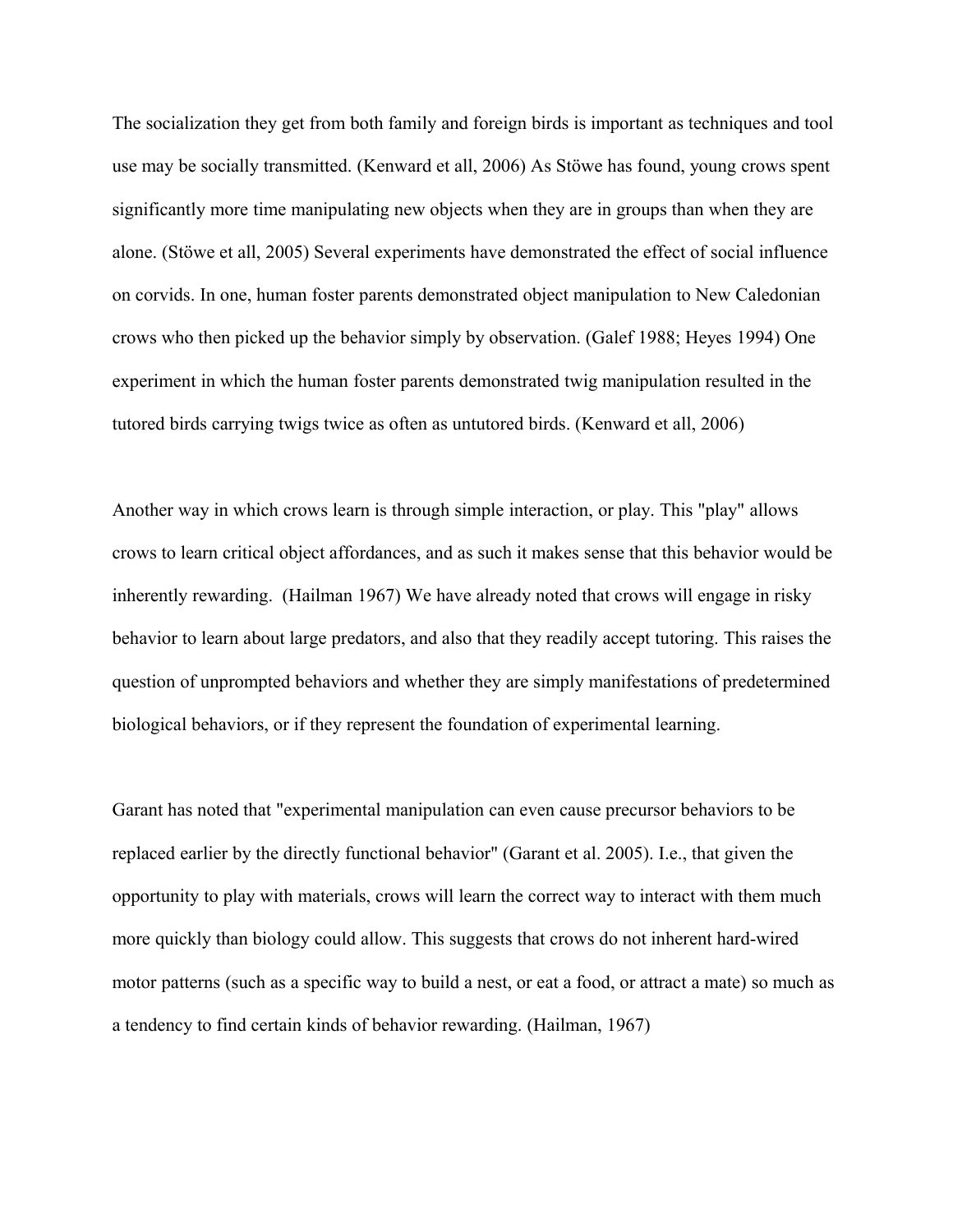To put this another way, initial behaviors may be inherited, such as dust bathing, which is often done in the absence of any existing stimuli (such as dust), and is only later connected to the use of dust as they encounter those materials and learn to use them. (Kruijt 1964). Crows may be prompted to certain kinds of play in order to learn certain fundamentals, much in the way that babies must learn that square pegs go in square holes by repeatedly poking pegs at holes. (Kenward et all, 2006) In the process they learn more about the boundaries of the materials and situations they encounter than could be genetically expressed, and this learning can be more flexibly applied. (Hailman 1967). It is important to note that just because a behavior isn't inherited doesn't mean there is no opportunity for advanced cognition - in many ways this manner of play is identical to that of human children and can lead to the establishment of similar mental models. (Garant et al. 2005)

In the last few years the great increase of study into crow intelligence has shown that they are flexible learners who can adopt new behaviors through observation, tutelage, and play. They have many inherited behaviors which lead them to experiment with materials and situations to discover their affordances, but also have a flexibility of mind and ability to form mental models which makes them strikingly flexible. Their logical and deductive reasoning is striking, as is their tool use – all of which make them good candidates for learning to use devices such as vending machines.

But there is one other aspect to crow culture which makes them particularly well suited to an autonomous teaching machine - their social groups.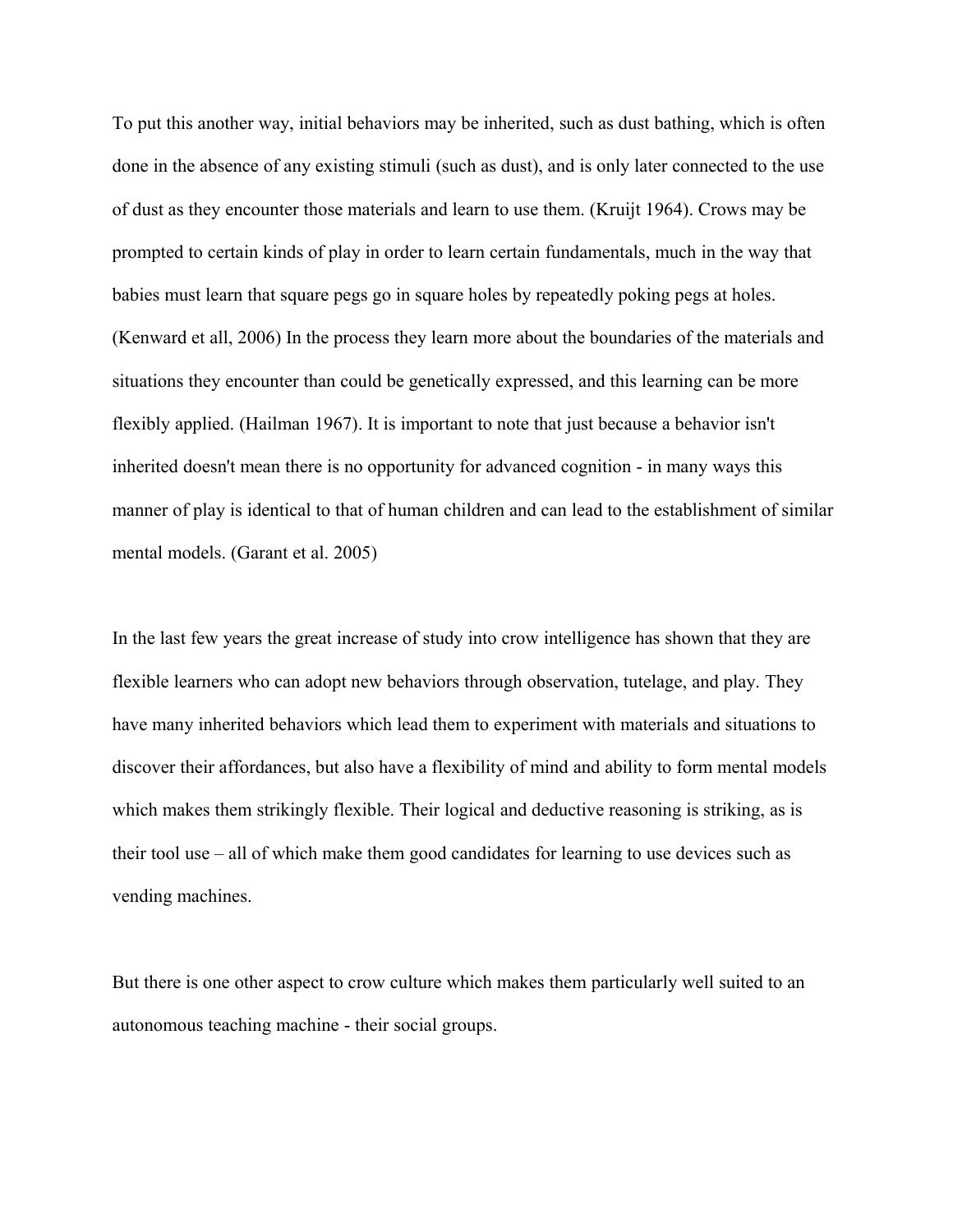## <span id="page-22-0"></span>**Social Groups**

Crows tend to form three main groups (not counting yearly winter roosts). These are; mated pairs, family groups, and unmated groups. In order of expanding utility to this project:

### **Unmated Groups**

Unmated groups consist of young, curious crows that congregate in large, semi-fluid groups to obtain resources. As these groups encounter new resource opportunities the lowest-ranking crow will usually be the first to attempt to obtain it. If that crow succeeds, the alpha crow will often fly in, take the food from him/her, and then repeat the behavior. Then the next ranking crow is allowed, and then the rest in rough order of hierarchy. (Lorenz, 1949) If the crows discover a similar food resource at a later time they will usually repeat the original behavior in an attempt to obtain the food; if any crows who were not present the first time around are now at the site they can learn the behavior through observation of their fellow crows.

Winter roosts are handled in much the same way; large groups made up of all three social group types congregate into a larger group into which individual group members often scatter. In this environment the status of each crows is largely fixed, and learning occurs as with unmated groups (albeit with more complex dynamics due to individual group learning/teaching relationships such as parent/young). In this way crows can learn new means of resource obtainment from each other in very large social groups.

# **Mated pairs**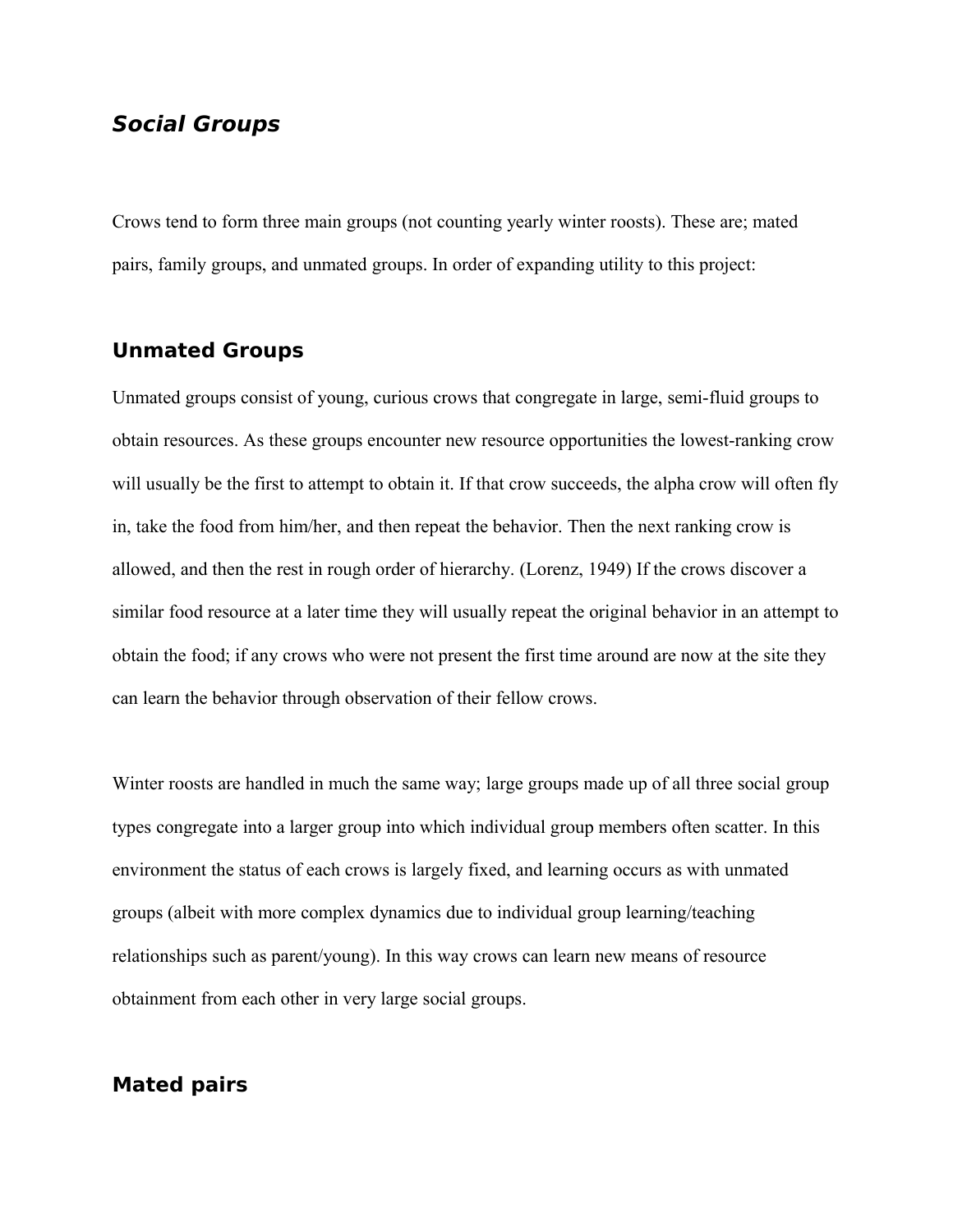Mated pairs are crows that have paired up for purposes of reproduction. Usually these crows will stake out a territory which they will defend from other crows. Because crows mate more or less for life (or until an unsuccessful breeding), and because they live for a fairly long time (between 17-21 years) (McGowan, 2001), this makes them reliable, localized partners in sharing resource obtainment strategies. Similarly, because pairs of crows are unable to defend against large groups of unmated crows they usually choose territories outside those of unmated groups, which leads to constant expansion of this knowledge as mates pair off.

## **Family groups**

Family groups are simply a mated pair with young. Note that these young may stay in the nest for a long time, may leave, strike up a life of their own, and come back for extended periods, or may visit on occasion. Regardless of the terms, the family unit is important because, much in the same way of unmated groups, family groups share experience in obtaining resources with each other. Given that unmated birds visit their mated parents this means there is ample opportunity for them all to learn new skills from each other which can then be passed on to both migratory unmated groups (in the case of the young) or territory-holding mated pair partners. In both cases adults teach the young a multiplicity of skills, and young can import new skills to their parents. (Kirpluk, 2005)

Given these three types of grouping it should be possible to put the device in an area near any one type, and once the group has progressed through Stage 4 to then place other devices in neighboring territories and have the learning follow. For example, because unmated groups are semi fluid and occasionally mob mated pair's territories, they provide ample opportunity for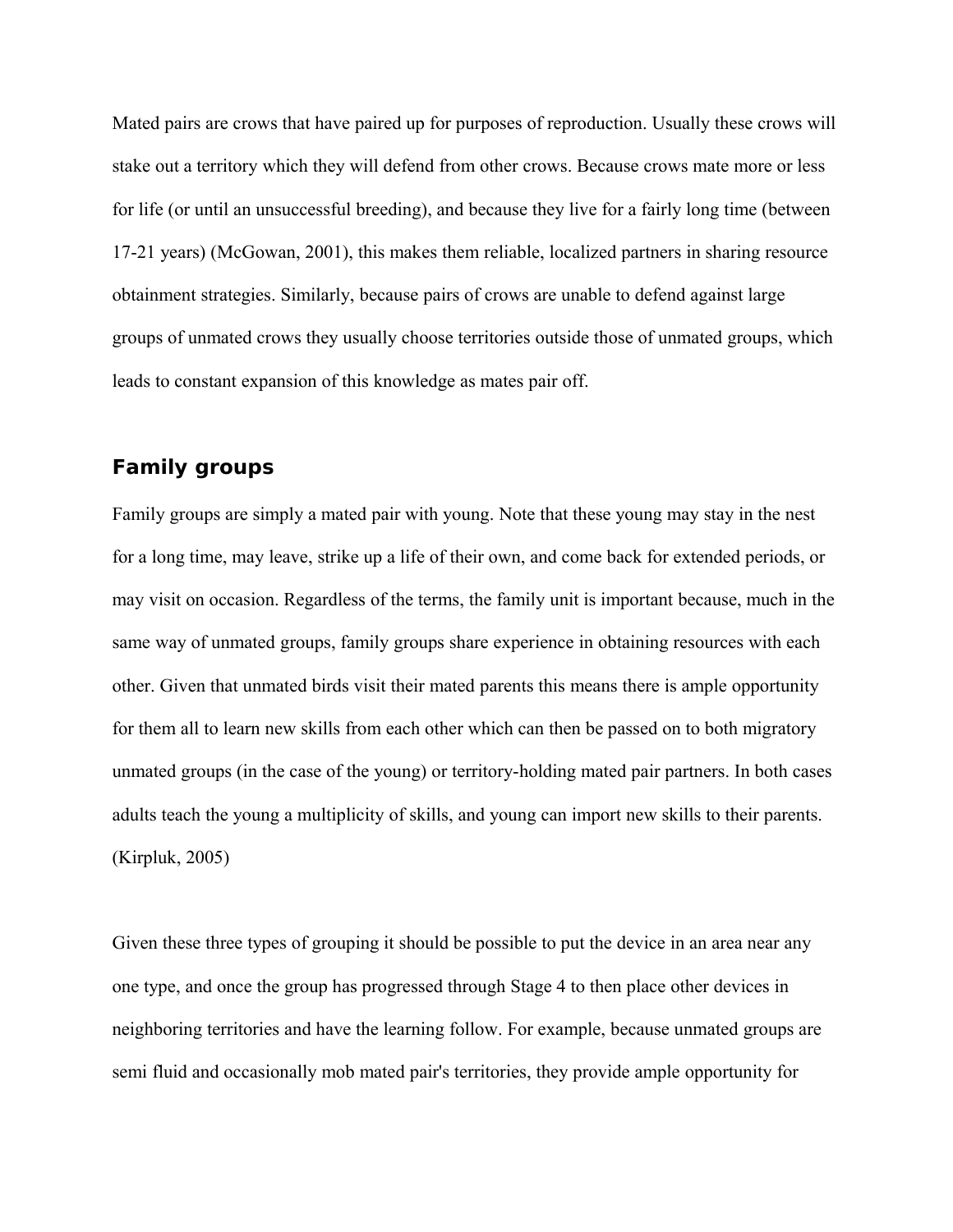mated pairs to witness new behaviors of resource obtainment such as that presented by the vending machine. Mated pairs can teach their young, who will then spread to other territories. Finally, mated pairs or family groups that use the device can demonstrate its use when unmated groups are in the area availing themselves of other resources – a time when the vending machine would be especially useful to those that can use it. In this way a slow expansion of device units should be possible up to the carrying capacity of that urban area's lost change.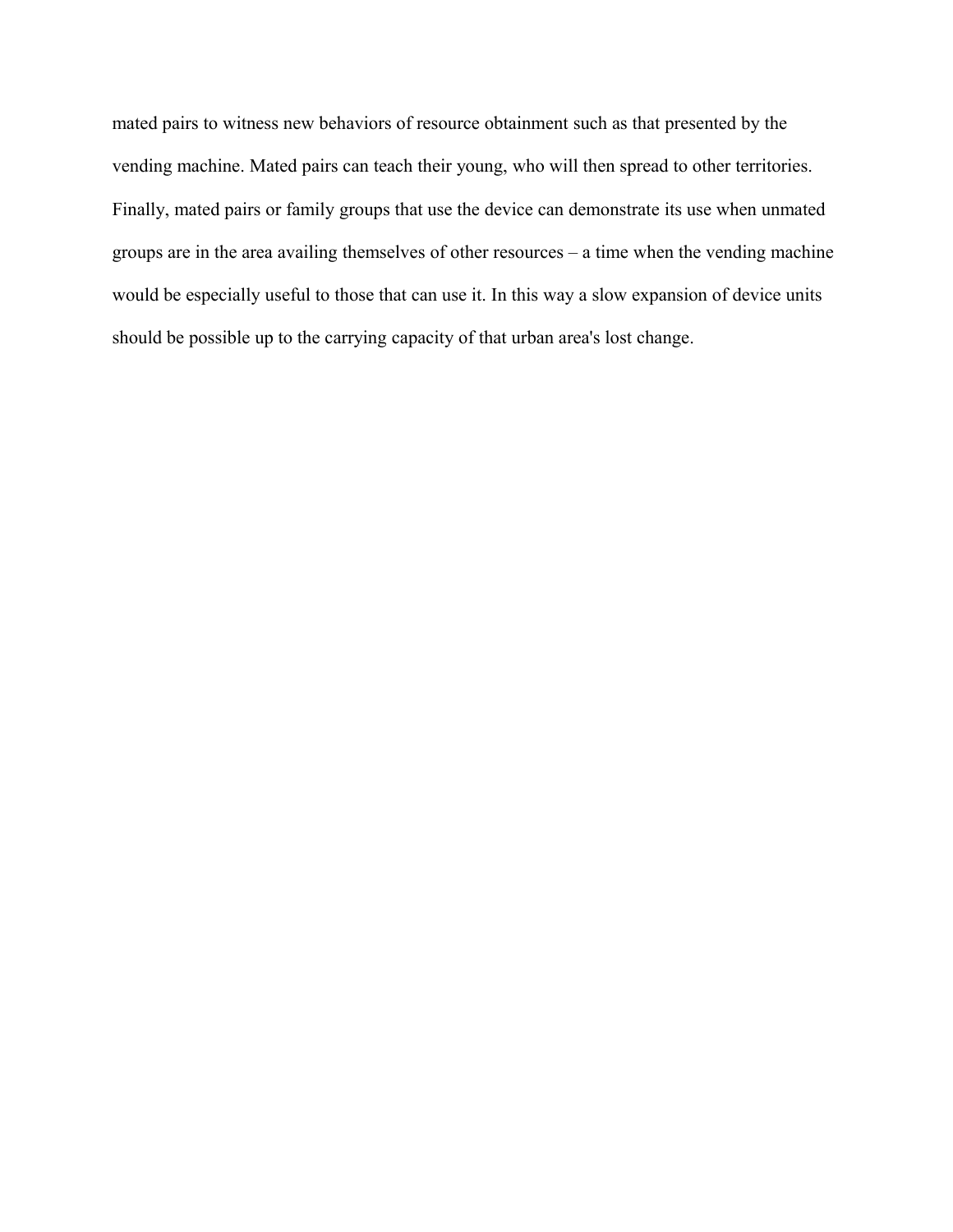## <span id="page-25-0"></span>**Availability of resources**

It is worth a word here to establish that there is enough change available for crows to make use of the vending machine without needing additional human intervention. After all, if we're specifically giving them the change to use the machine there is little reciprocity to the system.

As of this writing there is upwards of \$215,529,091 USD (5.5% attrition rate for \$1,185,410,000 of coins issued in 2006 – see Note:2) lost in spare change each year in the US alone, the majority of it in urban environments. There is no hard data yet available on how much of this change could be reasonably recovered by crows, but if one assumes a conservative 1% return for any given city that still yields \$2,155,290.91.

If one assumes that each machine produces two peanuts per feeding, with an average return of one coin per entry and an average value of entry of roughly ~\$0.07 (See Note:3) and an average cost per peanut of \$0.002 (See Note:4), then there should be enough return to afford 89,468 feedings a day.(See Note:5) (Note that this does not include the initial cost of the machine nor its maintenance.) That should be more than enough to train and feed as many crows are interested in obtaining coins, and further should balance out to represent a small but significant part of the crows diet.

Note that this is important – while initially the vending machine will represent a bonanza of free food, as the crows are trained it will instead become a reliable but not necessarily frequent source of high-quality food. Coins are not so readily available that crows can use the device whenever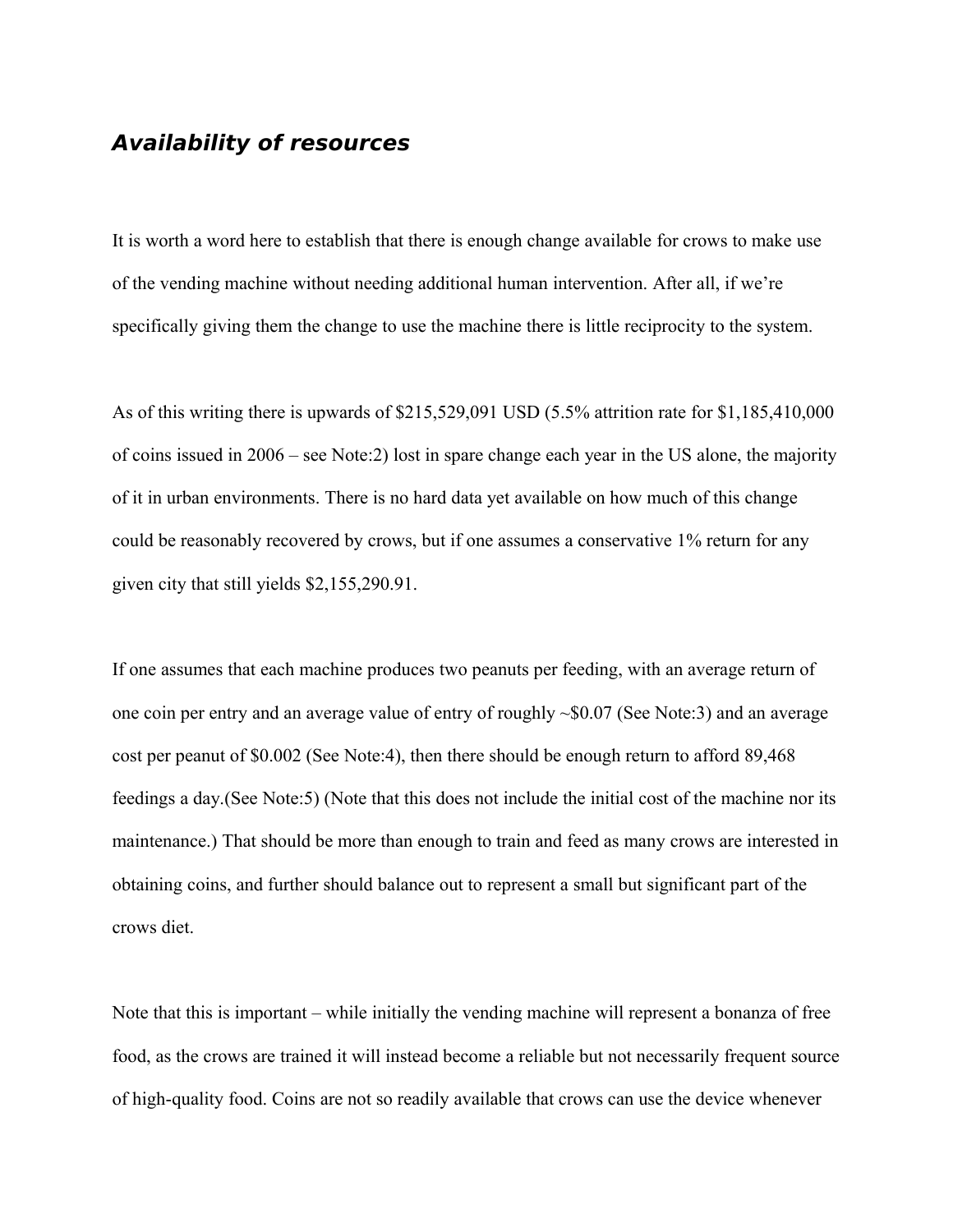they want, but should be available enough to keep the device consistently used.

So we have lots of very smart crows that can learn well and can express what they learn to each other. How do we teach them to use the device in the first place?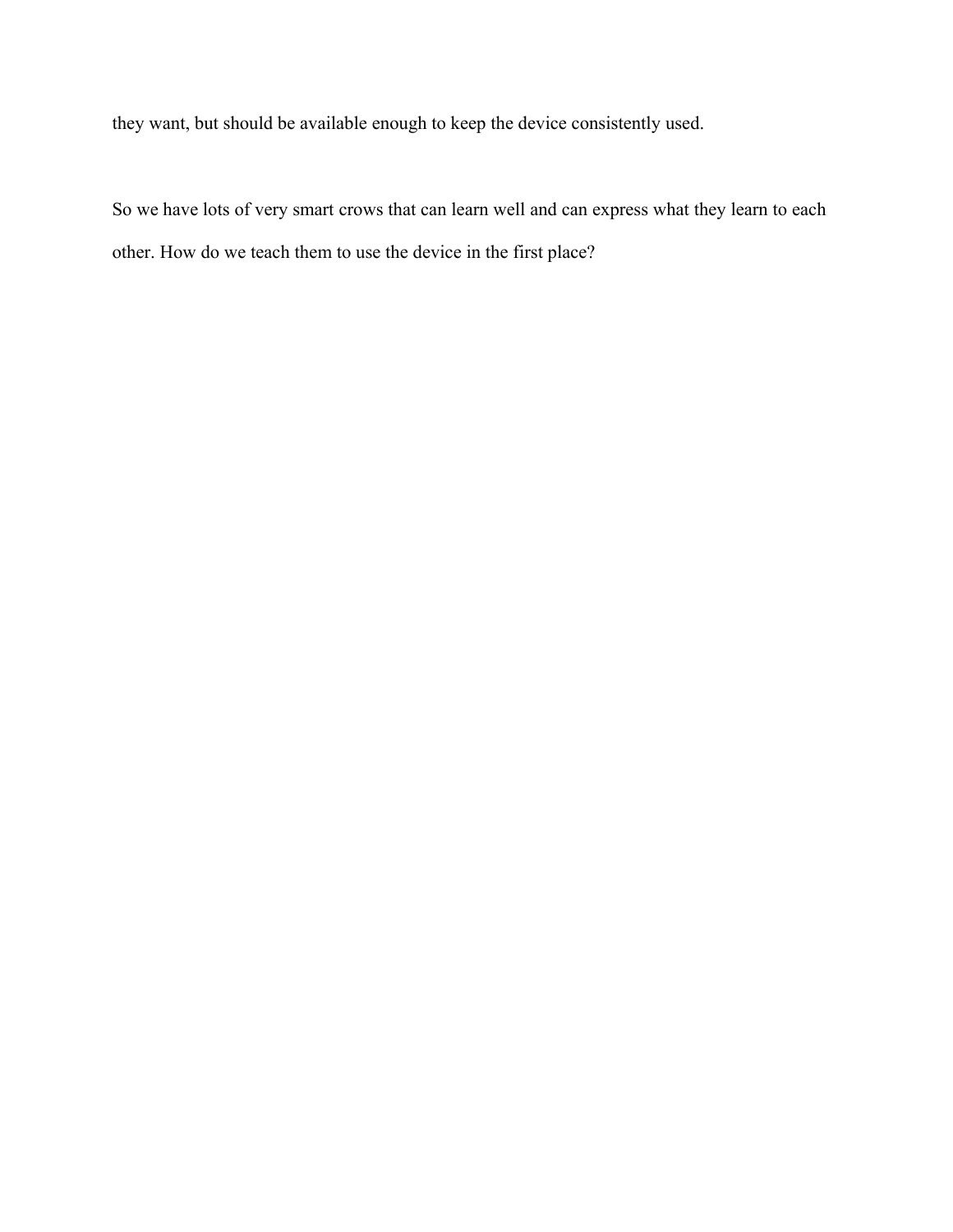# <span id="page-27-0"></span>**Methodology**

The central method to the vending machine is operant conditioning, also known as Skinnerian training (after B.F. Skinner), or "shaping." The idea is that you reward an animal for approximating a behavior, and then subsequently reward it again each time its behavior more closely approaches the desired outcome. This method rests on the simple principle that whenever something reinforces a particular activity of an organism, it increases the chances that the organism will repeat that behavior. (Skinner, 1951, pp. 26-27)

Here's an example; let's say you want to train a dog to fetch a ball. First you might reward the dog when it happens to look in the direction of the ball. Next you would reward it when it happened to run in the direction of the ball. Then again when it ran to the ball, and finally again when it picked the ball up and brought it to you. This is a gross simplification, but it outlines the principle.

What is interesting about operant conditioning is that Skinner characterizes it as being behavior which is spontaneously emitted, as opposed to being something which is explicitly prompted by an outside force. (Peterson, 2000) Given this understanding, the most efficient way to train an animal is to capitalize on its natural behaviors. In the example above, that may be a dog's natural tendency to pick up ball-sized objects in its mouth and carry them. In a crow, it may be its natural attraction to shiny objects. (Note that it has been hypothesized that crows are in fact more attracted to eggs, which are small and bright, than coins. That said, their tendency to horde small shiny objects is well documented.) (Lorenz, 1949)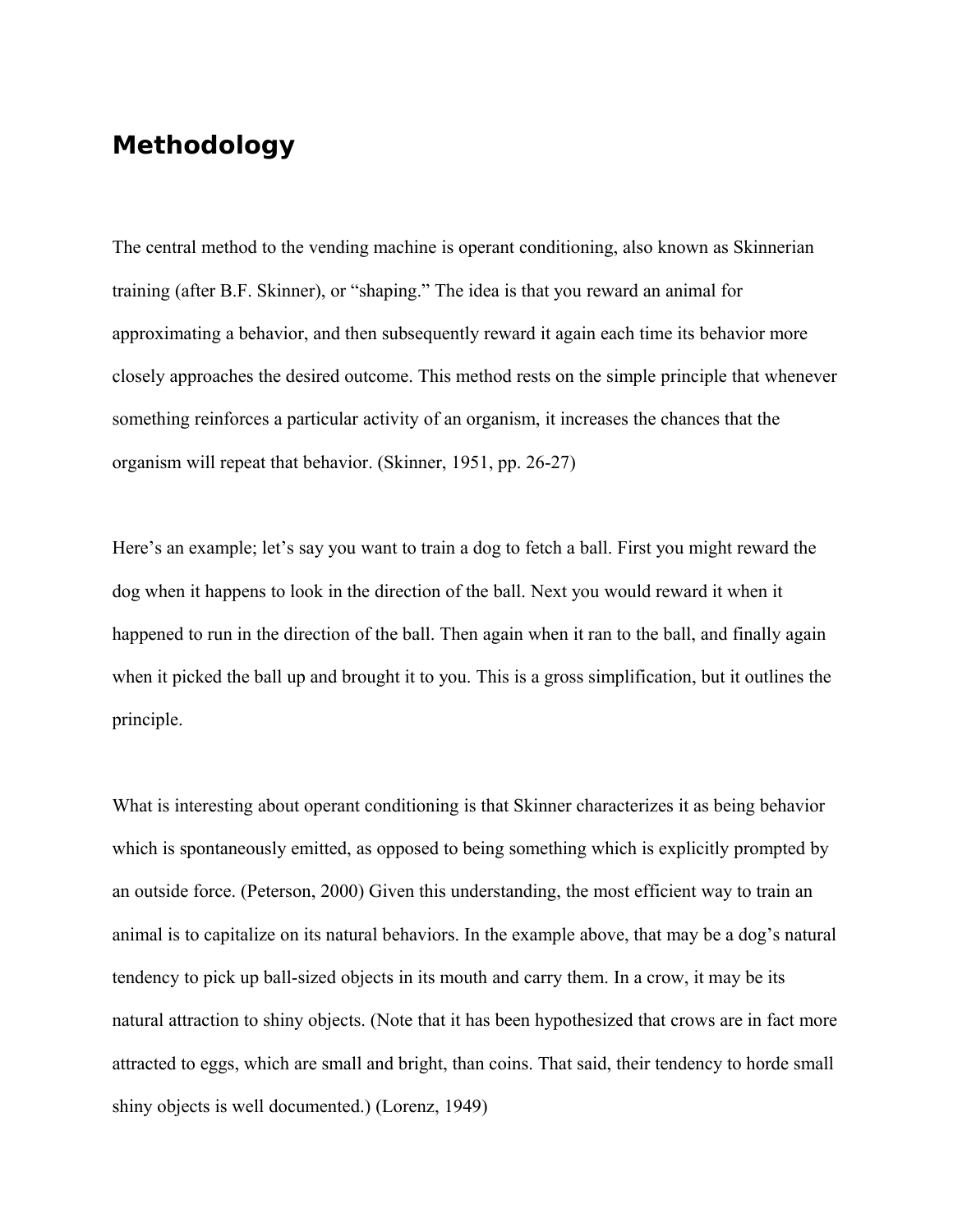It is important to note that it need not be a human operator which shapes the behavior of the animal in this case; inanimate, physical environments can do just as well. Young squirrels, for example, learn to open hazelnuts more efficiently over time through practice and experience. (Eibl-Eibesfeldt, 1963). Crows are prime candidates for this sort of training, as explained above, especially when it builds on natural behaviors.

In is our supposition that a device purposefully designed to utilize step-by-step operant conditioning based on intuitive, natural crow behaviors will be quickly mastered. Which brings us to…

## <span id="page-28-1"></span>**How the device works**

The vending machine is a sturdy device consisting of a box from which protrudes a perch, a food tray, and a funnel. The whole thing is made out of sealed wood or plastic so as to minimize noisy clanging which might result from using metal components while retaining the ability to leave it out in the rain. Based on established Skinnerian training principles the action of the device is divided into four stages. These are:

### <span id="page-28-0"></span>**1. Food and Coins Always Available**

At this stage the device pushes up a few peanuts and one or two coins onto the feeder tray whenever pressure on the perch is \*released\*. This ensures that the device always has food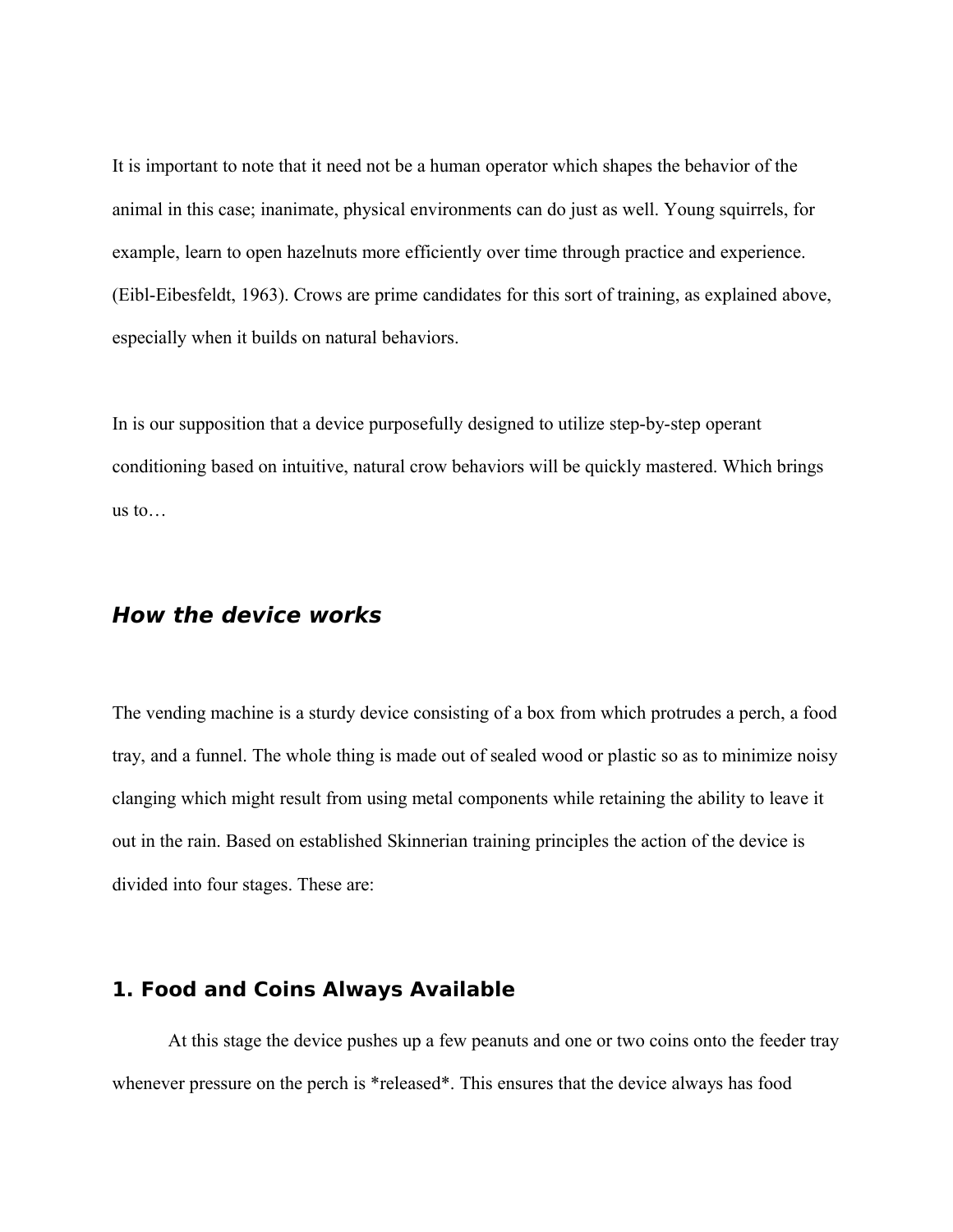whenever it is examined by a potential client. It also ensures that both the sound of the device and its mechanical operation occur in close proximity to the feeding act. Please note that the feeding tray is hinged with a light spring such that the pecking action of the client is sure to cause it to drop whatever coins or peanuts are not caught in the first peck. Also note that these "lost" peanuts and coins then go down the funnel.

### <span id="page-29-2"></span>**2. Food and Coins Available On Landing**

Herein the action of the device is identical, except that food and coins are issued only when the perch is depressed, as opposed to released. This means that the crows must endure the sound and mechanical action of the device in order to obtain a peanut. Otherwise the action is identical; any lost food or coins go down the funnel.

### <span id="page-29-1"></span>**3. Coins Available On Landing**

This is the highest-risk segment of the machine's operation. At this point we must endanger our operating capital by making coins alone available whenever the bird lands. However, should a bird peck at the tray and cause a coin to fall down the funnel, the device then produces some peanuts. This stage is designed to cement in the clients' mind the relationship between coins going down the funnel and peanuts being made available.

# <span id="page-29-0"></span>**4. Coins Available On Deposit Only**

Finally we shift the device into its intended, and long-term state of only providing peanuts when coins go down the funnel. Nothing is otherwise provided and our clients are now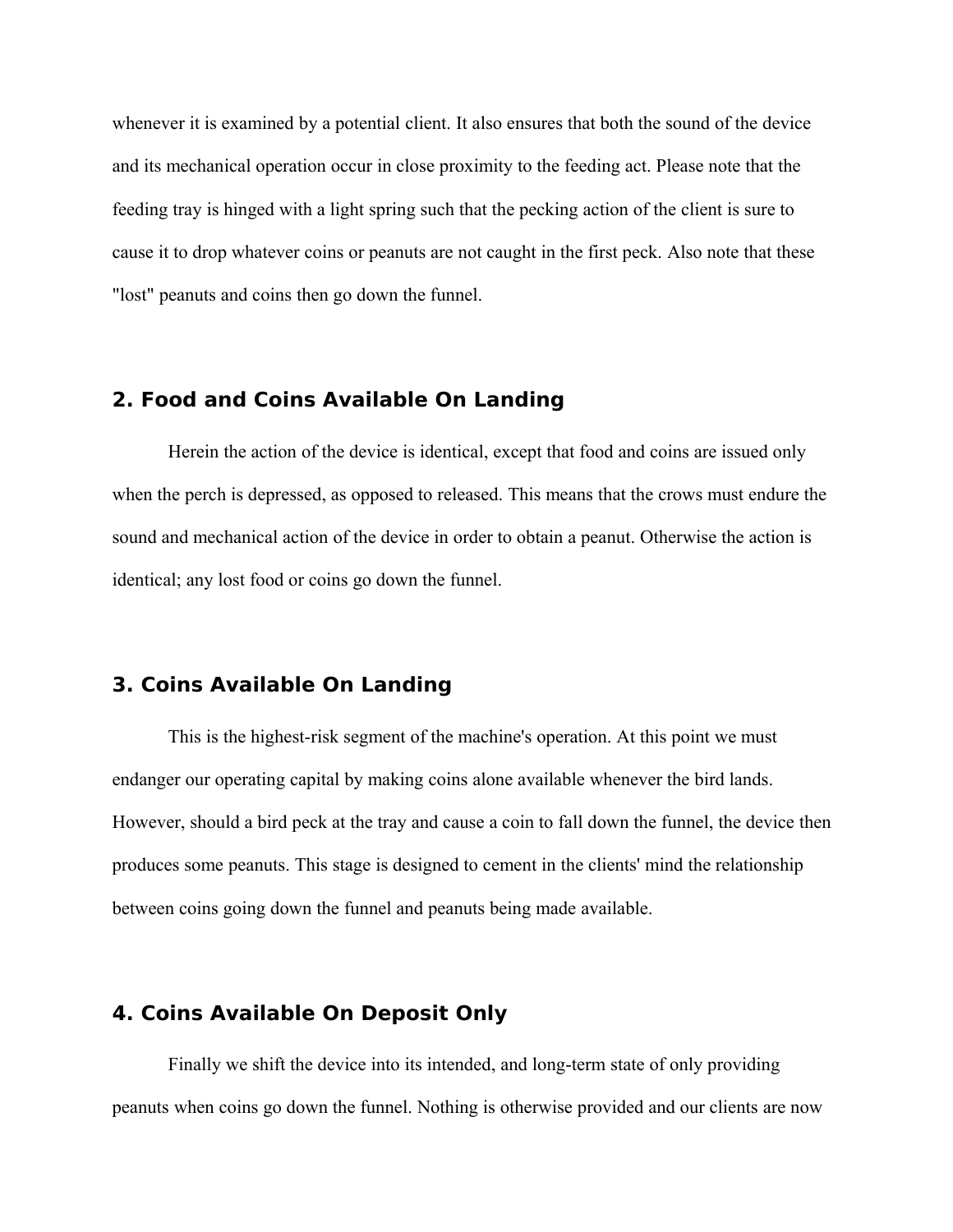capable of acting as true employees. It is important to note the multiplying potential of encouraging others to participate; during the training period any peanuts which are not eaten in the first peck are discharged out the side of the device, meaning that the more learned crow can standby and observe his fellows practicing, thus obtaining nuts with zero effort. This compound benefit also occurs once the final stages are complete in that less competent crows are sure to err in their delivery of the coins, meaning that the savvy crow user will have more coins to use the more crows he or she gets to participate.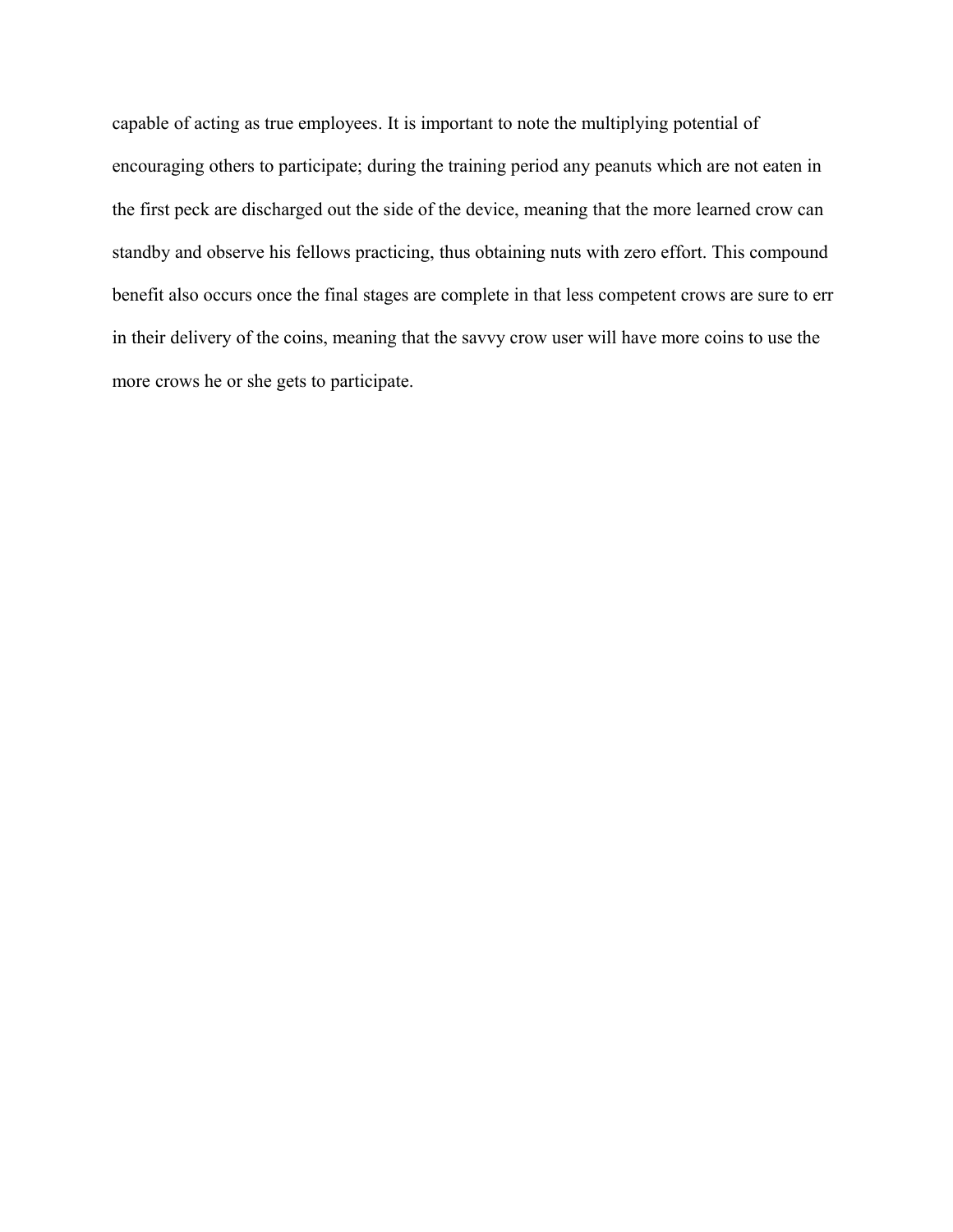# <span id="page-31-0"></span>**Implementation**

Diagram A: Outside View



From this illustration it is possible to see the components with which the crows will interact. The food/coin tray is where the coins and food come out - note that it is sloped downwards toward the front of the device. The hopper hole is where coins are deposited and the perch is sized such that only one crow at a time should be able to use it; this is to discourage thievery by other crows and to allow focus on the task at hand. The perch is also raised such that other crows or predators standing on the ground nearby are more easily observed, and the overall device is made narrow to prevent it from blocking an excessive amount of the surrounding area from the crow's view.

Diagram B: Whole Device, Half View.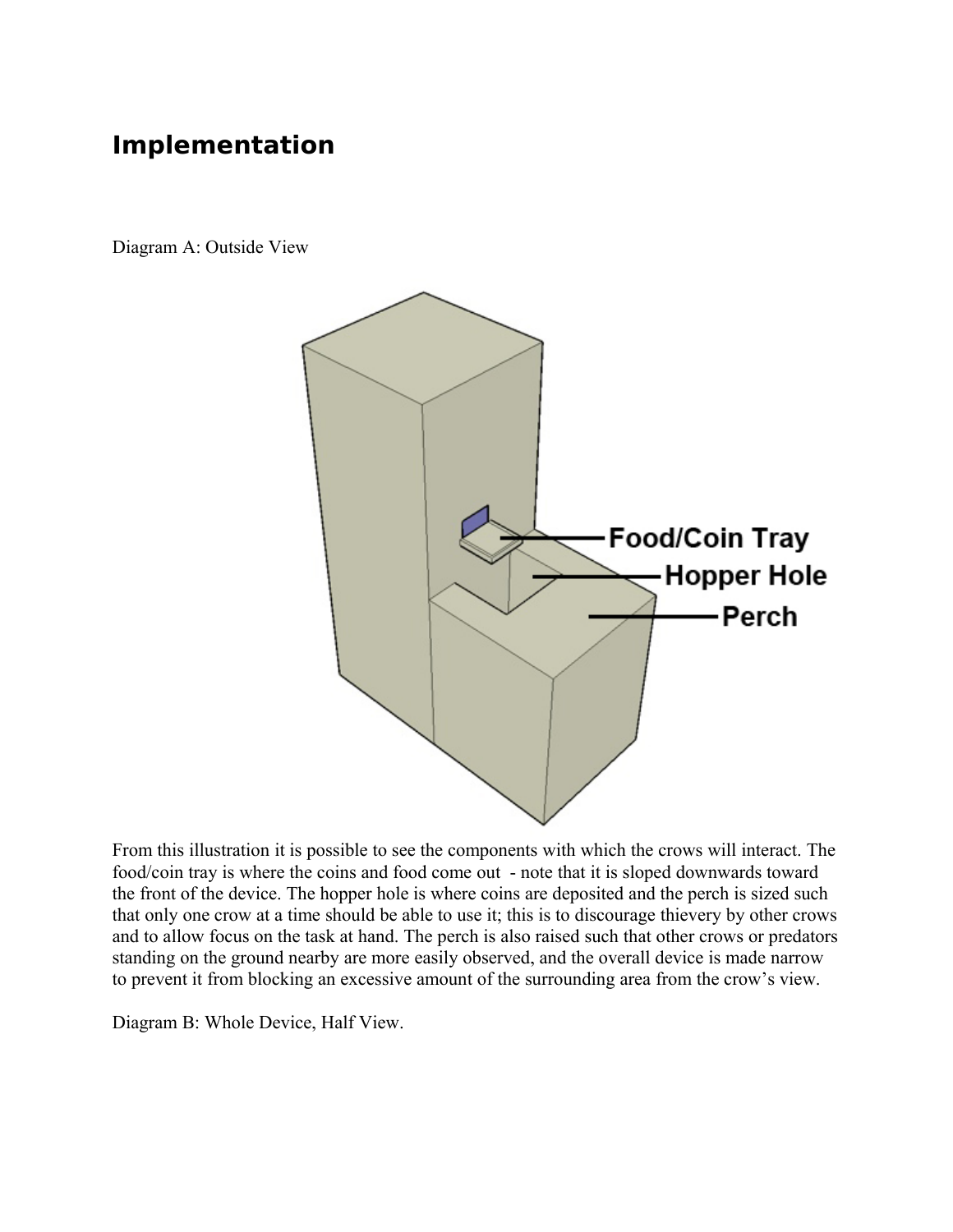

Here the gross inner components are described; the tube containing coins, the food hopper (designed for easy removal and replacement to speed the stocking process), and the motors which drive the dispersal of both onto the food tray. Note that this uses the standard "gravity" feeder" methodology common to most commercial feeding mechanisms. This is to prevent clogging and jamming of the device and also to keep the overall design as simple as possible for maintenance and production purposes.

Diagram C: Sorting Mechanism, Half View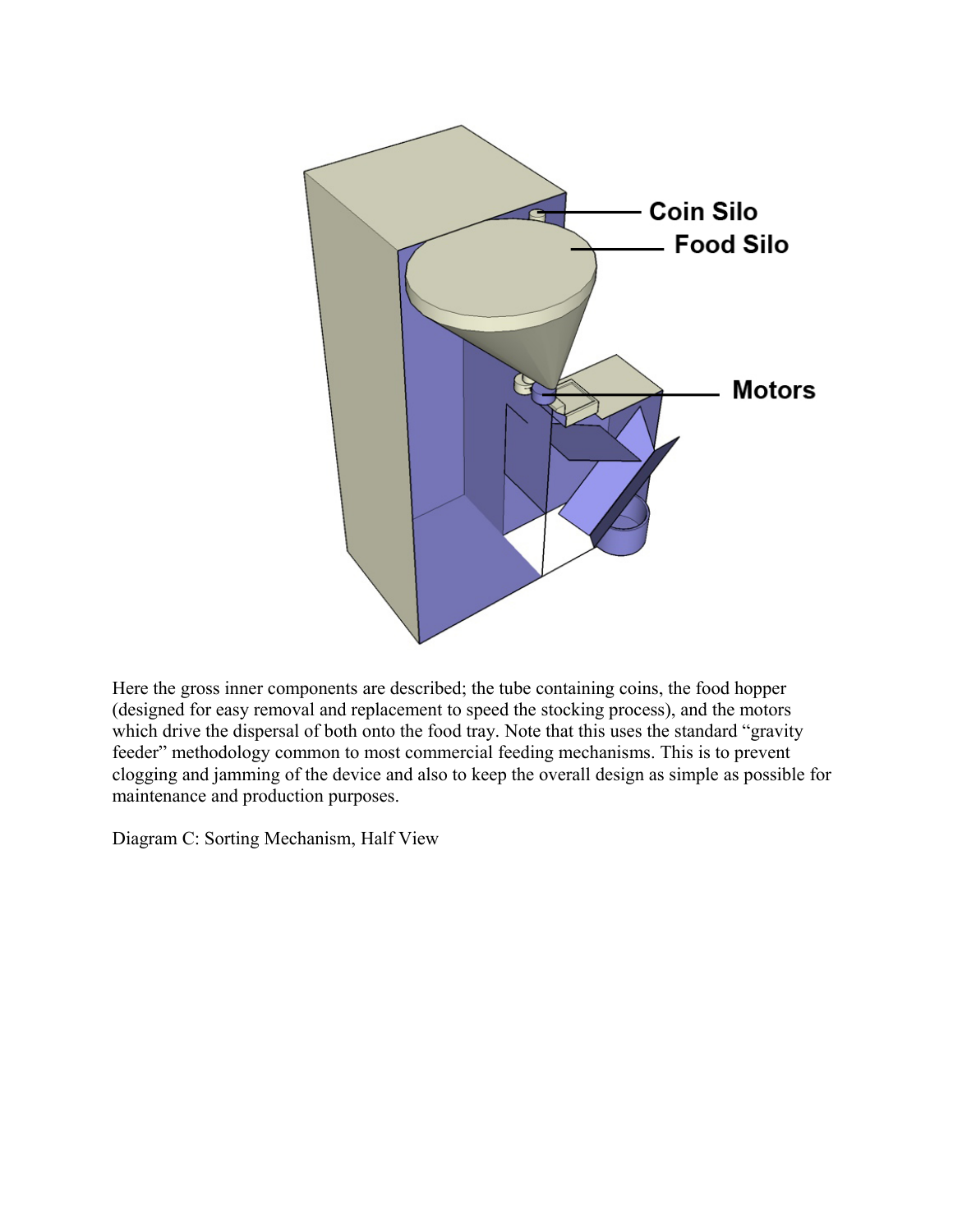

From here we can see the sorting mechanisms' gross details. The entry hole discharges onto the initial slope, and may be covered with chicken wire to prevent crows from clogging it with any refuse the crows may put in it in their experimentation. From there the initial momentum is spent in rolling down the slope and hitting the rear of the sorting mechanism before rolling into the "V" shaped corn sorter. This sorter has a slot at the bottom of the "V" to allow coins, which have by now slid to the reversed apex of the trough, to pass through and into the coin bucket. Everything else falls forward to be discarded later.

Note that this means that any peanuts which roll into the sorting mechanism are lost to the crow, which prevents them from gaming the system by simply dropping trash into it during earlier stages of learning.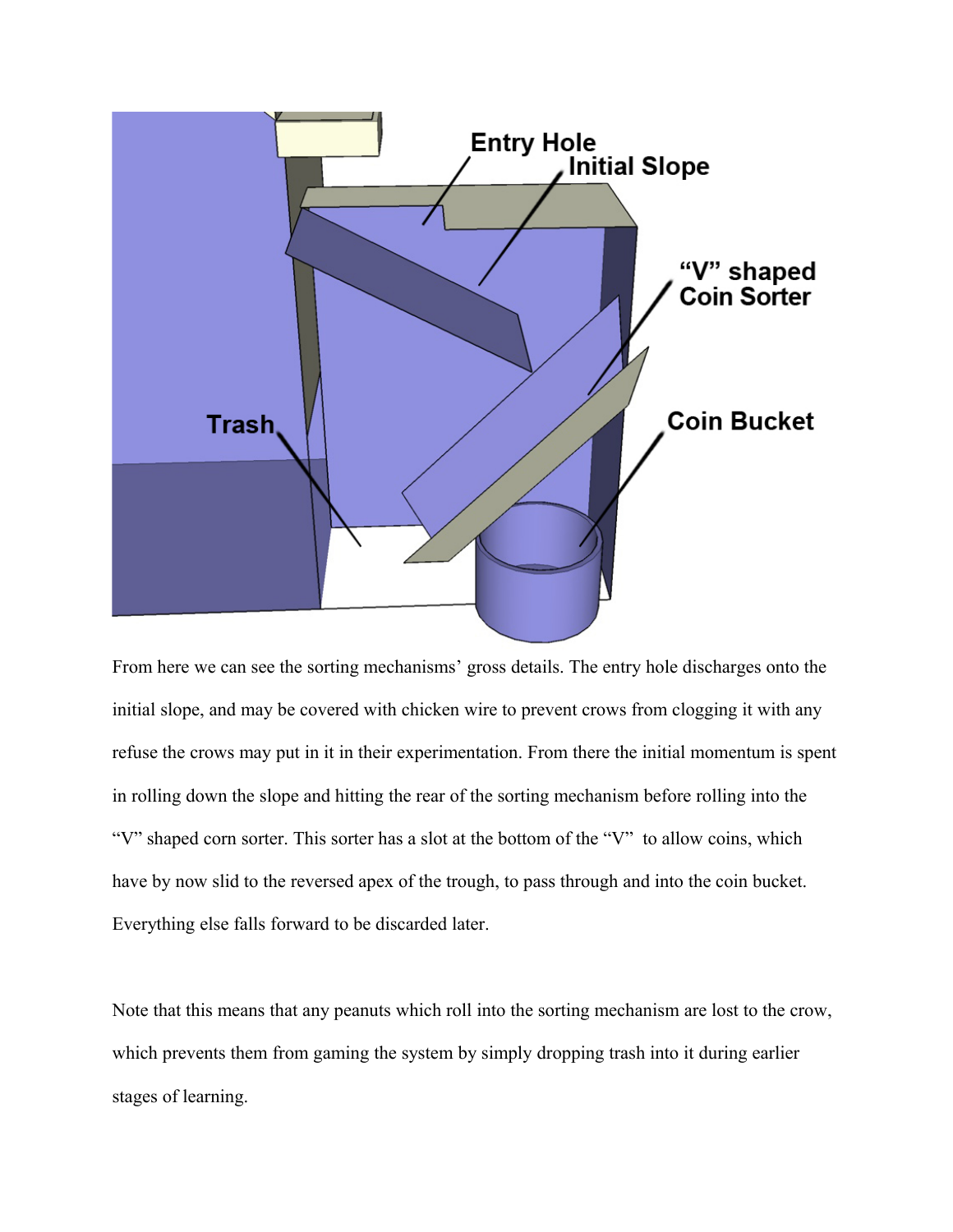In addition, but not illustrated here, are a series of sensors which detect the presence of a crow on the perch, the arrival of trash (or items which did not fit through the slot and into the coin bucket), and the arrival of coins. This is processed by a circuit board mounted in a sealed enclosure on the inside of the box which also controls the action of the motors for dispersing coins and peanuts. The entire assembly is powered by a 12-volt power cord which can be plugged into any household current supply. All the actions of the device are logged and can be downloaded from the circuit board at a later date via a standard USB cable.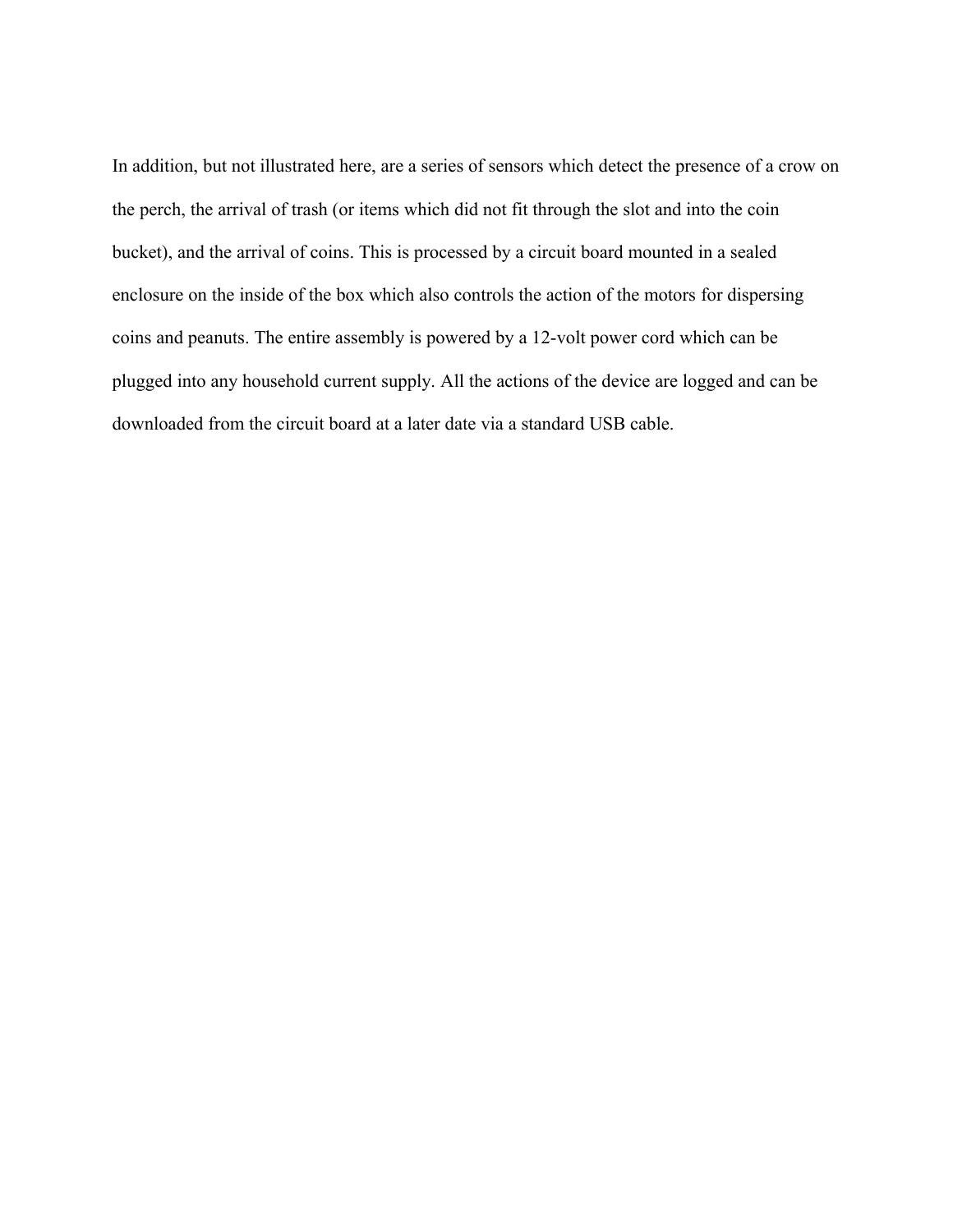# <span id="page-35-0"></span>**Conclusion and future implementations**

At the time of this writing (May, 2007) all the crows are nesting. This makes them unlikely to try to new things, unwilling to travel to new areas, and uninterested in experimentation. The up side of this is that in June, when the young have hatched and fledged, we will have a whole new population that will be interested in using the device and too naïve to know better. The adults will also be more likely to try the device as they'll have several new mouths to feed and are likely to take advantage of any new food sources they can find.

At present there are four main venues we're scheduled for testing this device:

- 1) Dr. Anne Clark and the University of Binghamton, NY has been working with the local zoo to finalize funding for a permanent exhibit called "Clever Corvids." She would like to have this device included as part of it. This is great news as it working with captured crows will allow us to make good, first-level gross adjustments to the machine. For example, if the perch is too small, or if the peanuts are bad tasting to crows, etc. This sort of data may be unobtainable in working with wild crows as they are more likely to just fly away.
- 2) Dr. Kevin McGowan has a group of banded, wild crows in the suburbs of Ithaca, NY that he may be willing to volunteer to this cause. This would be great news as it would allow us to see firsthand how different social groupings interact with the machine.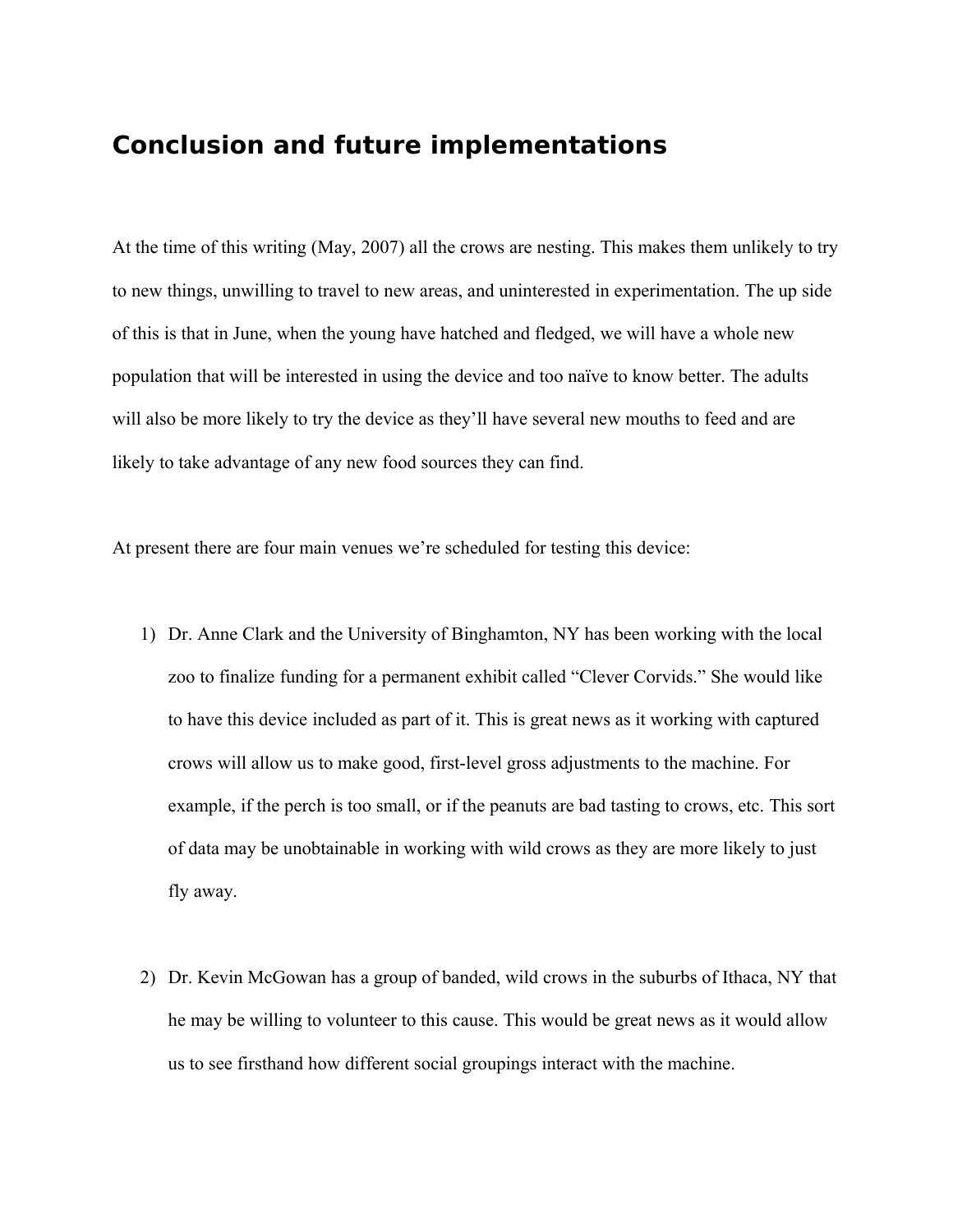- 3) Natalie Jeremijenko has a rooftop exhibit in Chelsea, New York, NY where she would like me to install the machine. This area is already complete with several installed cameras to facilitate long-term observation, and would be a fabulous opportunity to observe hyper-urbanized crows as they interact with the device. In many ways this location represents an ideal location for the purposes of this project.
- 4) Dr. Carolee Caffrey and University of Harvard, Boston, is interested in helping me get enrolled in their doctoral program this coming fall. If that works out I will have both time and location as she has both captured crows and a local population. This would certainly help in gathering more scientifically rigorous results over the long term. Her interest is primarily in studying how learned patterns are passed through crow populations – a task this device is well suited for.
- 5) Finally, Dr. Ha at the University of Washington has recently finished a grant in which he traveled the world to most of the major crow types to gather blood samples. He has suggested that this device would be an excellent tool for establishing a baseline of intelligence in same. This is especially true given that the device presents no opportunity for direct human interaction; tests of intelligence are often swayed by subconscious cueing behavior on the part of the human testers. By precluding human intervention the device avoids this.

Regardless of which of the above take place, the first goal is to determine the optimal method and arrangement of steps in training crows to use the device. Once that has been determined we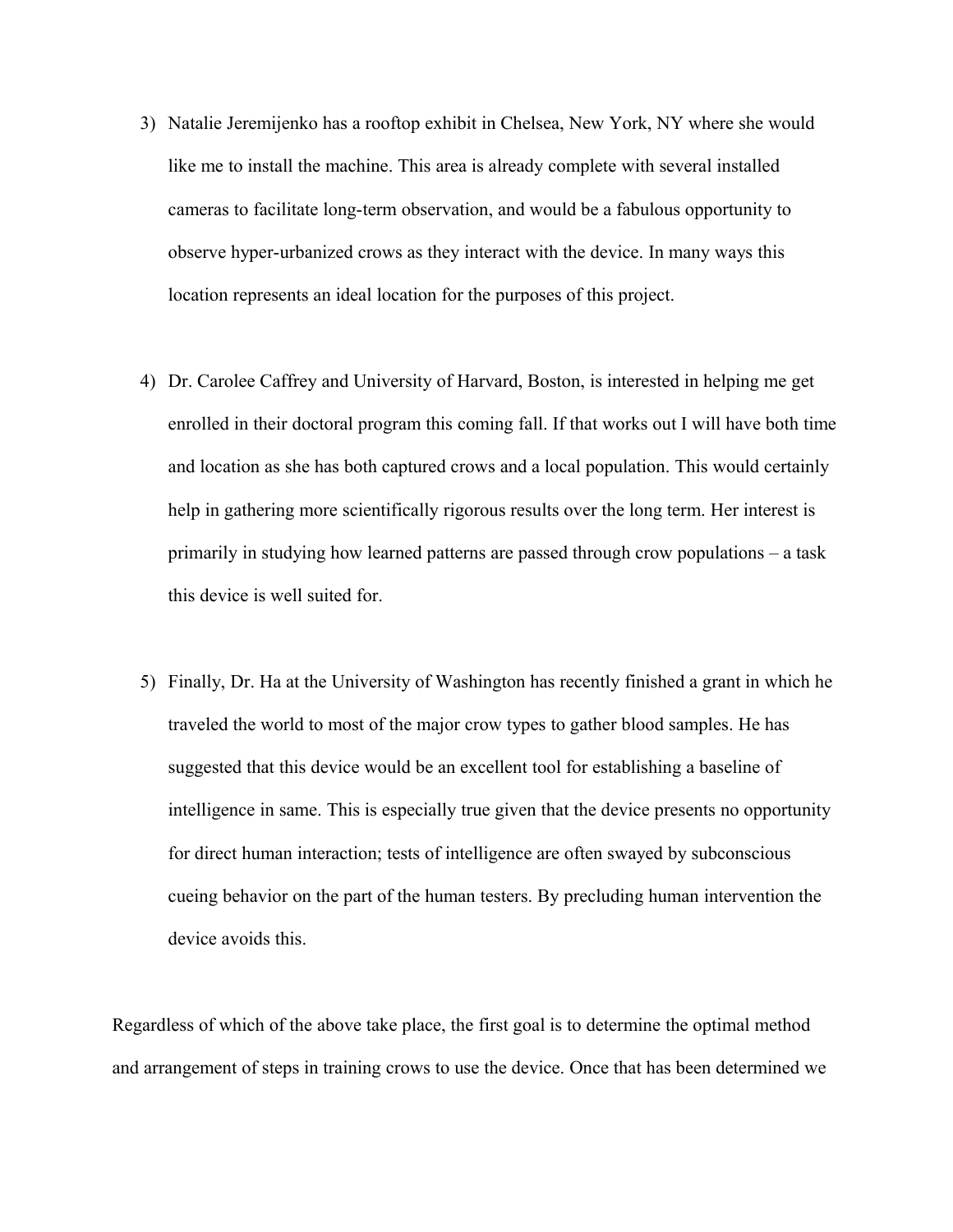will be able to use it to study how crows pass this new knowledge around, and also to make comparisons between different types of crows and the rate at which they obtain this new behavior. It should be an interesting ride.

Joshua Klein May 6, 2007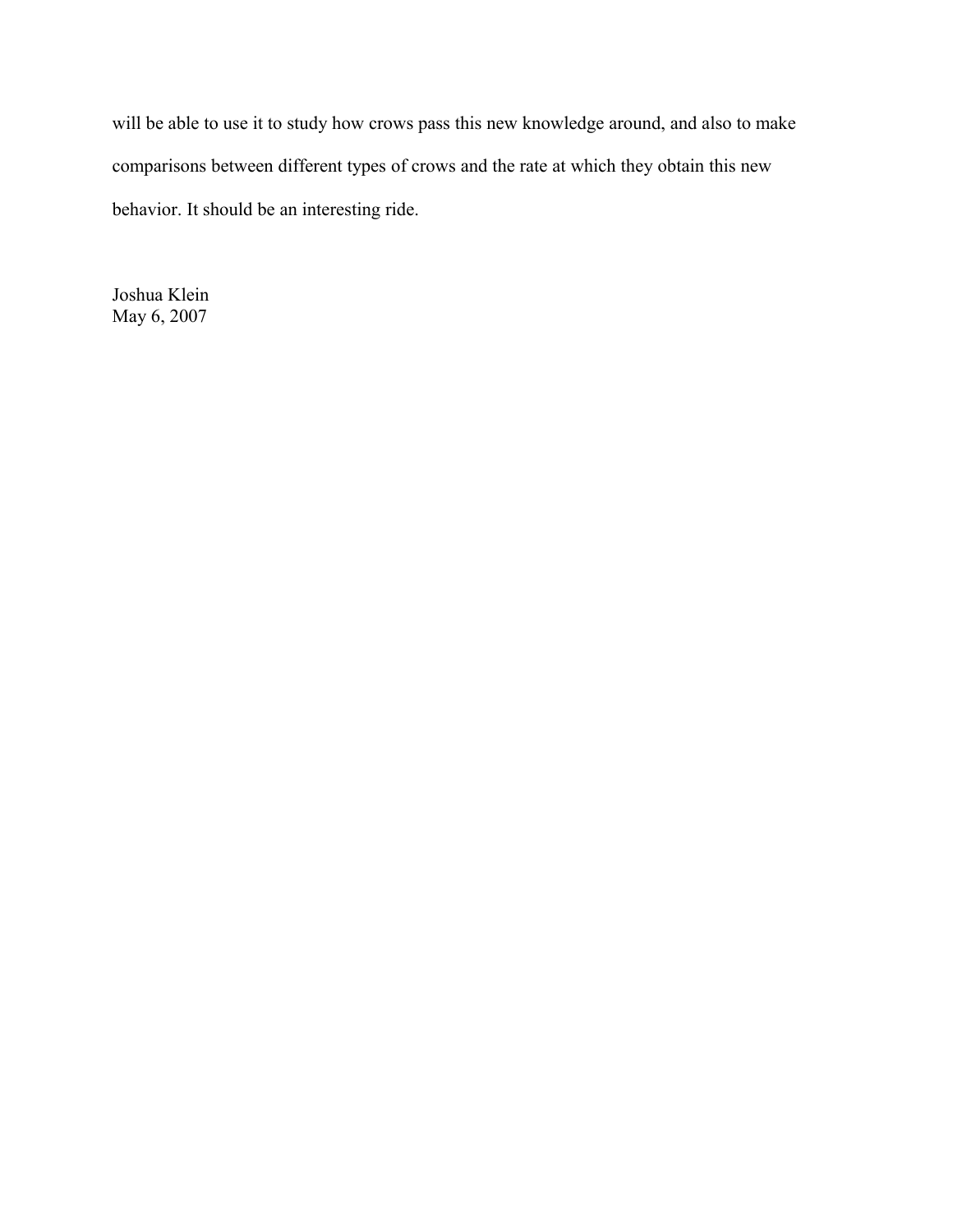# <span id="page-38-0"></span>**NOTES**

1) How did we figure out the carrying capacity of a city block?

500 urban ha2 have a greater than 5,000 crows carrying capacity 5,000 crows  $/ 500$  ha2 = 10 crows urban per ha2 1 hectare  $= 1.544 408 634$  square city block [East U.S.] 10 crows / 1.544 city blocks = 6.476683937824 crows per city block.

This is based on calculations made at: http://www.onlineconversion.com/area.htm

2) How did we calculate the amount of lost coins available? We got the amount of coins issued by the US Mint:

http://www.usmint.gov/about\_the\_mint/coin\_production/index.cfm? flash=yes&action=production\_figures&allCoinsYear=2006

Then we added them up:

\$82,340,000 in pennies \$75,120,000 in nickels \$282,800,000 in dimes \$735,250,000 in quarters \$2,200,000 in fifty-cent pieces \$7,700,000 in dollars -----------

\$1,185,410,000 total

We used an estimated 5.5% attrition rate (published in the 1999 issue of Chance News, here:

http://www.dartmouth.edu/~chance/chance\_news/recent\_news/chance\_news\_8.07.html#kill %20the%20penny

That gives us a total of:

\$215,529,091

3) How did we estimate the average value of each coin entered into the system? Like so:

0.01 - penny 0.05 - nickel 0.10 - dime 0.25 - quarter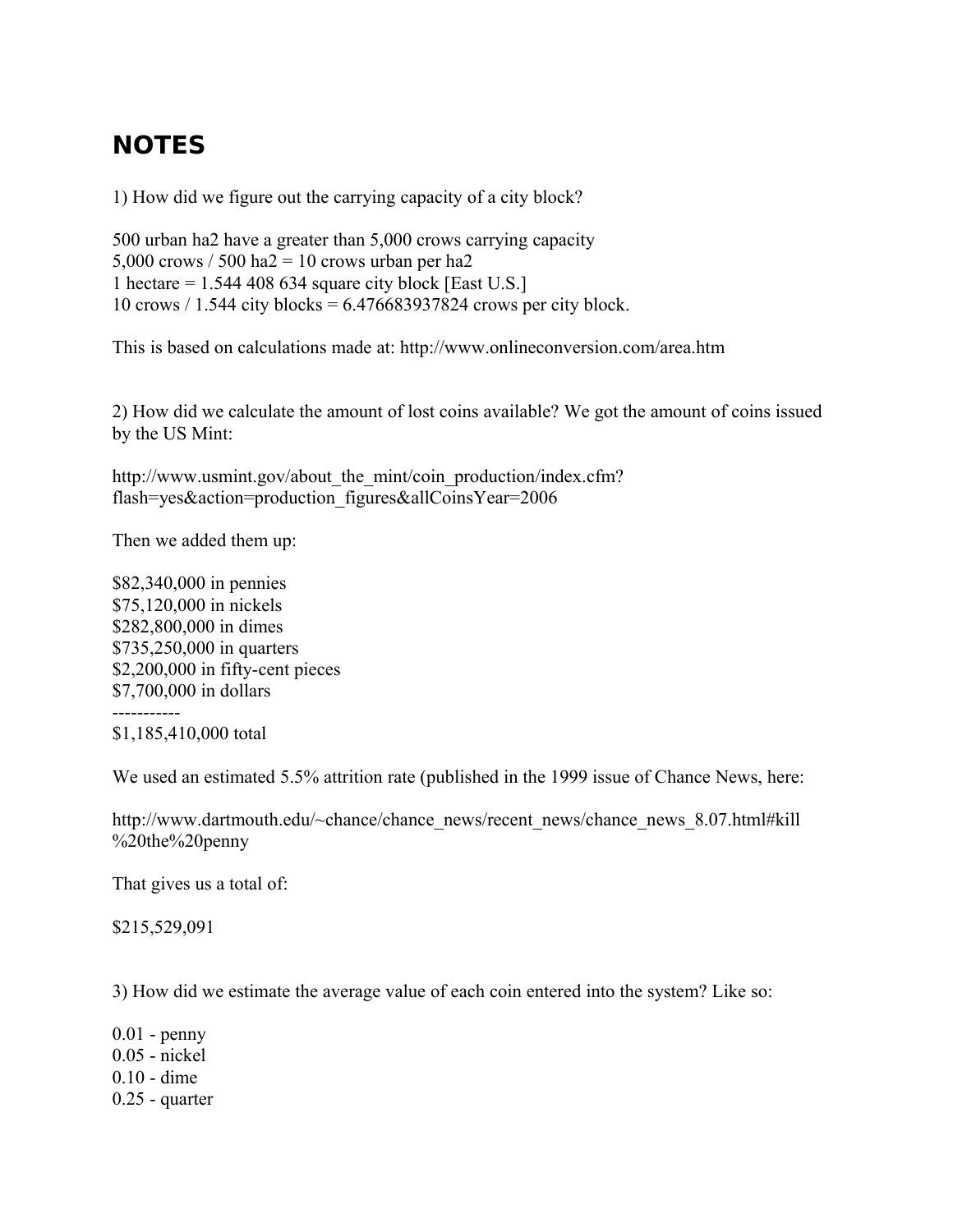0.50 - fifty-cent piece ----  $0.91/5 = 18.2$  average value.

We weighted this amount for the average relative availability of each coin, (see http://www.dartmouth.edu/~chance/chance\_news/recent\_news/chance\_news\_8.07.html#kill %20the%20penny) estimating the average return per entry to be  $\sim 0.7$ .

4) How did we calculate the cost per peanut? Easy, we counted them! A bulk purchase of cooking peanuts at your local bulk food store will cost you \$5 for approximately 2500 peanuts.

 $$5.00 / 2500$  peanuts = \$0.002 per peanut.

And that's before you get large-scale buying discounts!

5) We got the number of feedings possible per day like this:

 $$0.07$  (average coin value inserted) -  $$0.004$  (cost of two peanuts) =  $$0.066$  average profit per feeding

\$2,155,290.91 yearly change available (0.1% of total available) / 0.066 = 32,655,922.88 feedings per year

32,655,922.88 feedings per year / 365 days per year = 89,468.28 feedings a day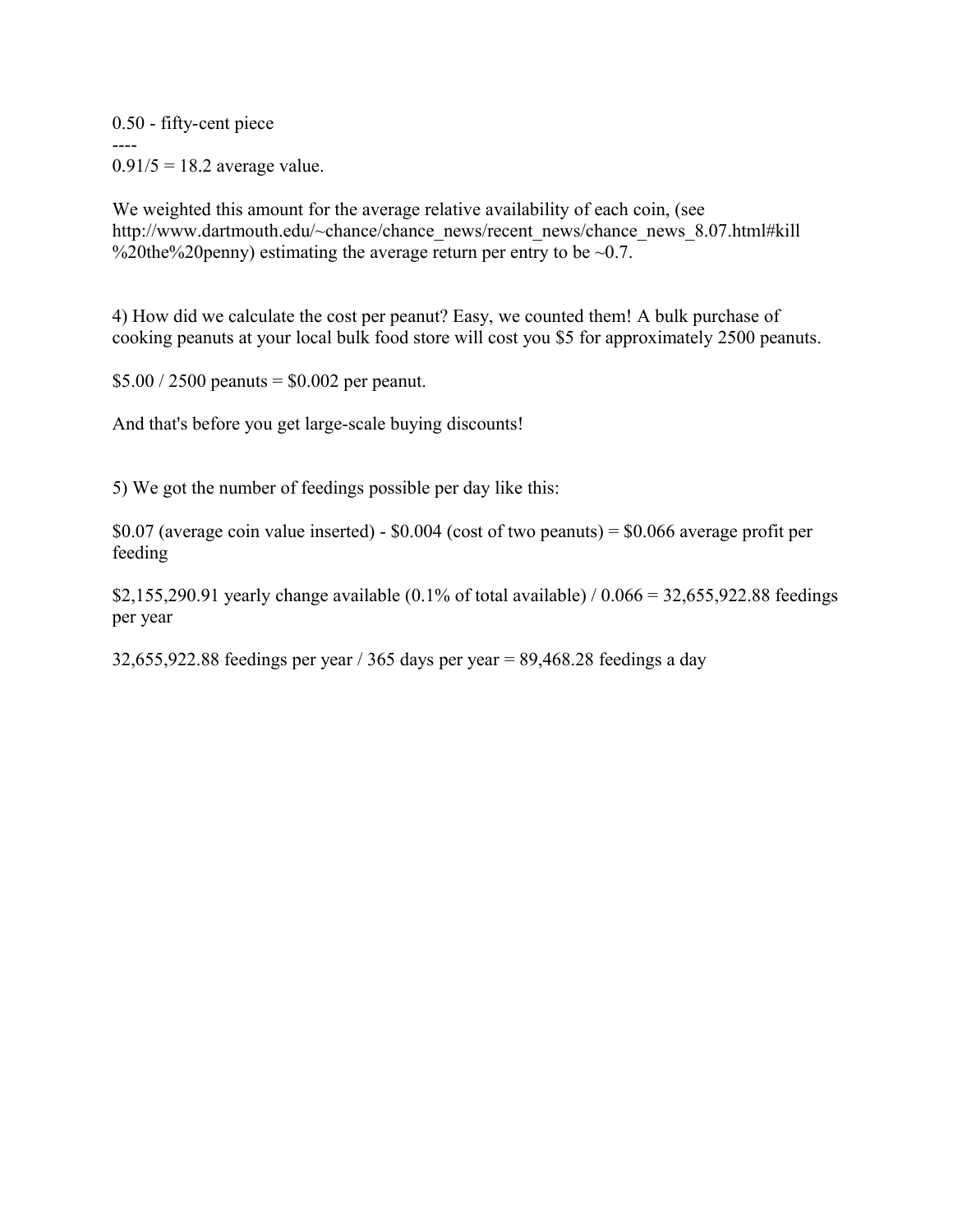# <span id="page-40-0"></span>**REFERENCES**

Alberti, M., E. Botsford, and A. Cohen. 2001. *Quantifying the urban gradient: linking urban planning and ecology*, p. 89-115. In J. M. Marzluff, R. Bowman, and R. Donnelly [EDS.], Avian ecology and conservation in an urbanizing world. Kluwer Academic, Norwell, MA.

Beissinger, S. R., and D. R. Osborne. 1982. *Effects of urbanization on avian community organization.* 

Bernd Heinrich and Thomas Bugnyar, 2007, Just How Smart Art Ravens?, Scientific American, Vol. 269 #4, April, pg.64:71

Blair, R. B. 1996. *Land use and avian species diversity along an urban gradient.* Ecological Applications 6:506-519.

Bock, C. E., J. H. Bock, and B. C. Bennett. 1997. *Song-bird abundance in grasslands at a suburban interface on the Colorado High Plains.* In P. D. Vickery, and J. Herkert, eds. Ecology and conservation of grassland birds in the Western Hemisphere. Cooper Ornithological Society, Berkeley.

Brown, J. L. 1969. *Territorial behavior and population regulation in birds.* Wilson Bull. 81:293-329.

Chappell, J. and Kacelnik, A. (2002). *Tool selectivity in a non-primate, the New Caledonian crow (Corvus moneduloides).* Animal Cognition 5: 71-78.

Czech, B., and P. R. Krausman. 1997. *Distribution and causation of species endangerment in the United States*. Science 277:1116-1117.

Eden, S. F. 1985*. The comparative breeding biology of magpies Pica pica in an urban and a rural habitat*. J. Zool., Lond. (A) 205:325-334.

Emery, N. J. 2004. *Are corvids 'feathered apes'? Cognitive evolution in crows, jays, rooks and jackdaws*. In: Comparative Analysis of Minds (Ed. by S. Watanabe). Tokyo: Keio University Press.

Galef, B. G. 1988. *Imitation in animals: history, definition, and interpretation of data from the psychological laboratory.* In: Social Learning: Psychological and Biological Perspectives (Ed. by T. R. Zentall & B. G. Galef), pp. 3-28. Hillsdale, NJ: Erlbaum.

Garant, D., Kruuk, L. E. B., Wilkin, T. A., McCleery, R. H. & Sheldon, B. C. 2005. *Evolution driven by differential dispersal within a wild bird population*. Nature, 433, 60- 65.

Gehlbach, F. R. 1994. *How urbanization influences raptor ecology.* Journal of Raptor Research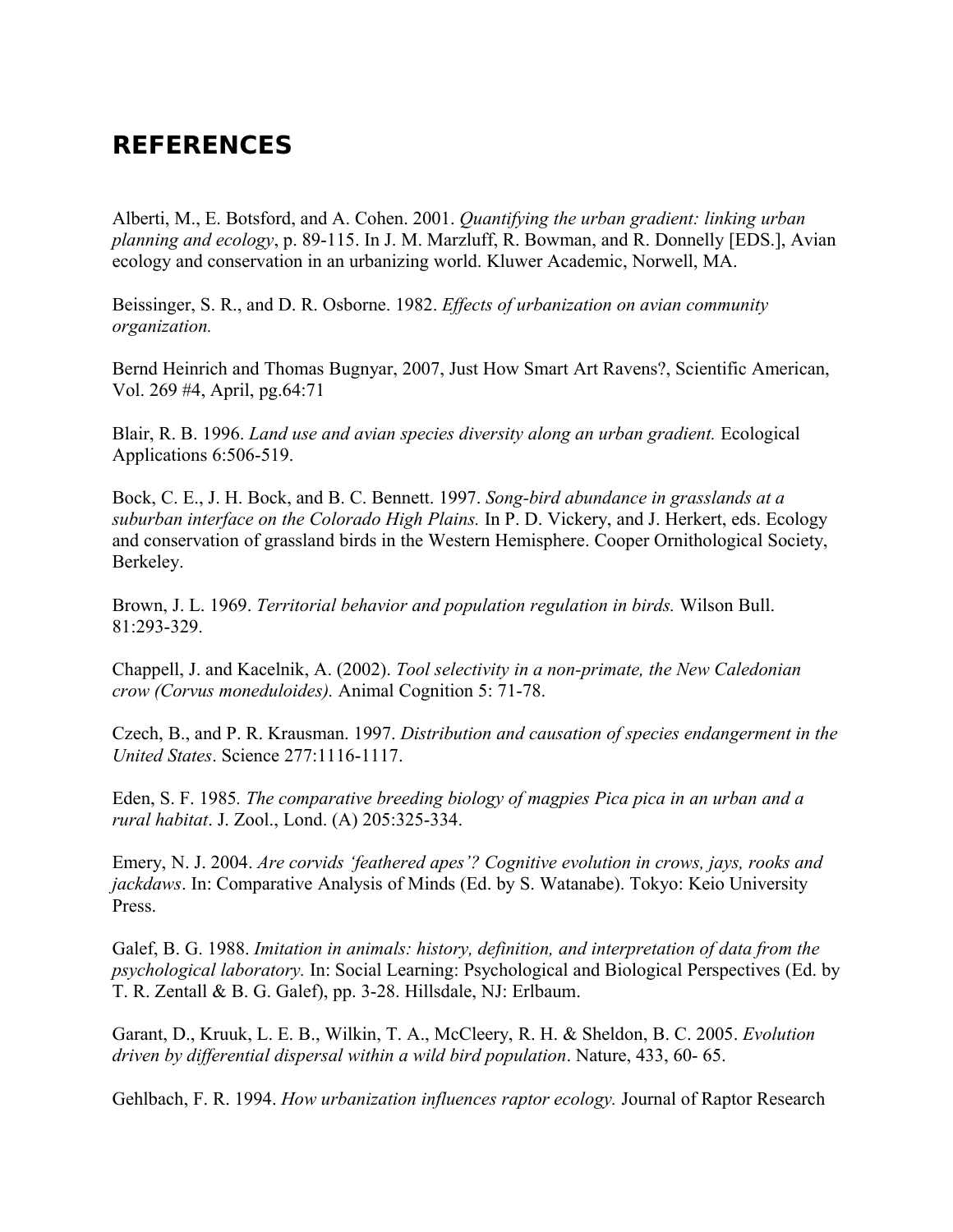28:46.

Gehlbach, F. R. 1996. *Eastern Screech Owls in suburbia: a model of raptor urbanization.* Pages 69-74 in D. M. Bird, D. E. Varland, and J. J. Negro, eds. Raptors in human landscapes: adaptations to built and cultivated environments. Academic Press, London.

H Prior, O Güntürkün, 2005, *Social cognition in magpies – on the brink of a theory of mind*, Ethological Conference, Budapest, Hungary, 1-1

Hailman, J. P. 1967. *The ontogeny of an instinct: The pecking response in chicks of the laughing gull (Larus atricilla L.) and related species.* Behaviour Supplement, 15.

Heyes, C. M. 1994. *Social learning in animals: categories and mechanisms*. Biological Reviews of the Cambridge Philosophical Society, 69, 207-231.

Hogrefe, T. C., and R. H. Yahner. 1998*. Depredation of artificial ground nests in a suburban versus a rural landscape*. J. Penn. Acad. of Science 72:3-6.

Horiuchi, S. 1992. *Stagnation in the decline of the world population growth rate during the 1980s*. Science 257:761-765.

Houston, C. S. 1977. *Changing patterns of Corvidae on the prairies.* Blue Jay 35:149-155.

Hunt, Gavin, Eds. Rogers, Lesley, and Kaplan, Gisela, 2004, *Comparative Vertebrate Cognition: Are Primates Superior to Non-primates?*. XV, Kluwer Academic/Plenum, New York

Iwaniuk, A. N., Dean, K. M. & Nelson, J. E., 2004. *A mosaic pattern characterizes the evolution of the avian brain.* Proceedings of the Royal Society of London, Series B. doi: 10-1098

Jerzak, L. 2001. *Synurbanization of the Magpie in the Palearctic,* p. 405-427. In J. M. Marzluff, R. Bowman, and R. Donnelly [EDS.], Avian ecology and conservation in an urbanizing world. Kluwer Academic, Norwell, MA.

JM Daily, NJ Emery, NY Clayton, 2005, *Social context and the use of cache protection strategies in western scrub-jays (Aphelocoma californica)*, Ethological Conference, Budapest, Hungary, 1-1

K. J. McGowan. 2001. Pp 365-*381 Demographic and behavioral comparisons of suburban and rural American Crows*, pub. in Avian ecology and conservation in an urbanizing world (J. M. Marzluff, R. Bowman, and R. Donelly, eds.). Kluwer Academic Press, Norwell, MA.

K. J. McGowan. 2001. Pp 365-381 in Avian ecology and conservation in an urbanizing world (J. M. Marzluff, R. Bowman, and R. Donelly, eds.). Kluwer Academic Press, Norwell, MA.

K. J. McGowan. 2001. Pp 365-381, *Demographic and behavioral comparisons of suburban and rural American Crows pub. in Avian ecology and conservation in an urbanizing world* (J. M.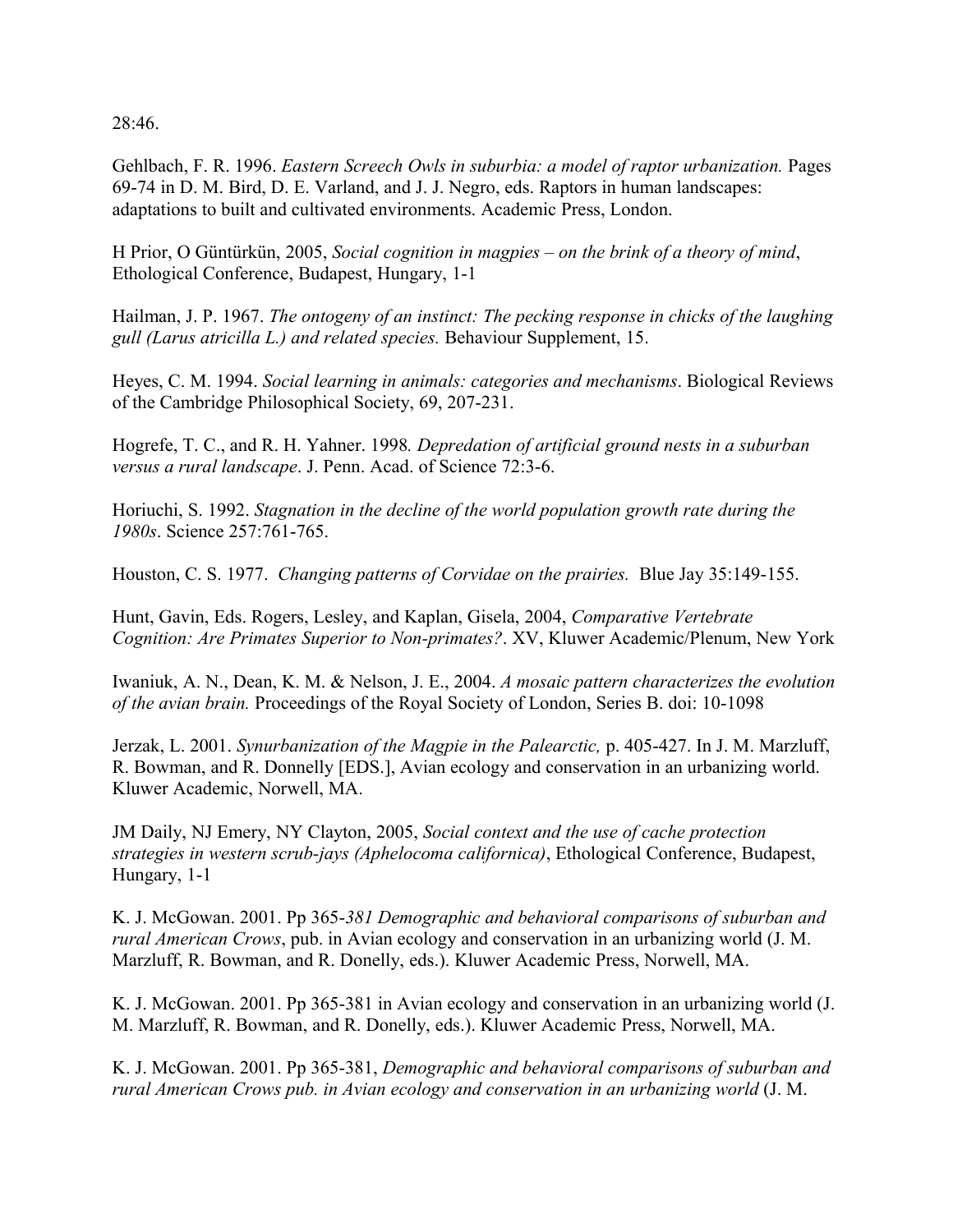Marzluff, R. Bowman, and R. Donelly, eds.). Kluwer Academic Press, Norwell, MA.

Kacelnik, A., Chappell, J., Weir, A.A.S., and Kenward, B. (2006). *Cognitive adaptations for tool-related behavior in New Caledonian Crows.* In: Comparative cognition: experimental explorations of animal intelligence (eds. Wasserman, E.A. and Zentall, T.R.), pp. 515-528. Oxford University Press, UK.

Kenward, B., Rutz, C., Weir, A. A. S. and Kacelnik, A. (2006). *Development of tool use in New Caledonian crows: inherited action patterns and social influences*. Animal Behavior 72, 1329-1343.

Kilham, Lawrence, 1989 *The American Crow and the Common Raven*. Texas A&M University Press: College Station, Texas

Kirpluk, B. 2005. *Caw of the Wild* iUniverse, Lincoln, NE

Knight, R. L., D. J. Grout, and S. A. Temple. 1987*. Nest-defense behavior of the American Crow in urban and rural areas*. Condor 89: 175-177.

Konstantinov 1996. *Anthropogenic transformations of bird communities in the forest zone of the Russian Plain.* Acta Ornithologica 31: 53-65.

Konstantinov, V. M., and V. G. Babenko. 1982. *Numbers and some ecological features of synanthropic populations of the corvidae under the conditions of intensive urbanization.* 12:1837-1845.

Kruijt, J. P. 1964. *Ontogeny of social behavior in Burmese red junglefowl (Gallus gallus spadiceus)*. Behavior Supplement, 9.

Lorenz, Konrad, 1949, *King Solomon's Ring*. TJ International, Great Britain

M Stöwe, T Bugnyar, K Kotrschal, 2005, *Exploration in raves (Corvus corax): Effects of personality and social relationships*, Ethological Conference, Budapest, Hungary, 1-1

Marzluff, J. M., K. J. McGowan, R. Donnelly, and R. L. Knight. 2001*. Causes and consequences of expanding American Crow populations,* p. 333-365. In J. M. Marzluff, R. Bowman, and R. Donnelly [EDS.], Avian ecology and conservation in an urbanizing world. Kluwer Academic, Norwell, MA.

Marzluff, J. M., R. B. Boone, and G. W. Cox. 1994. *Historical changes in populations and perceptions of native pest bird species in the West.* Stud. Avian Biol. 15:202-220.

Marzluff, J. M., R. Bowman, and R. Donnelly. 2001. *A historical perspective on urban bird research: trends, terms, and approaches.* Pages 1-18 in J. M. Marzluff, R. Bowman, and R. Donnelly, editors. Avian ecology in an urbanizing world. Kluwer Academic, Norwell, Massachusetts, USA.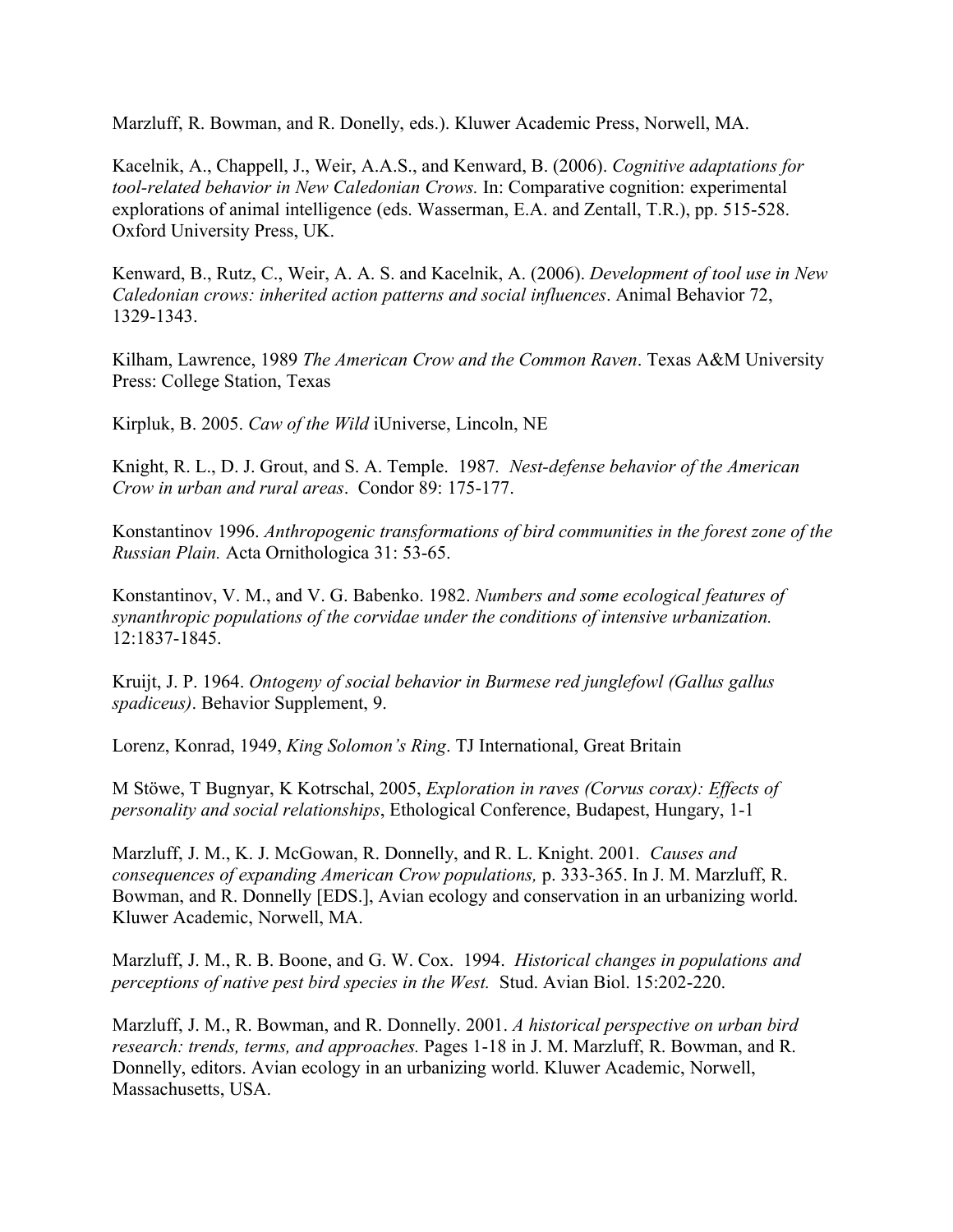Marzluff, J., R. Bowman, and R. Donnelly. 2001. *Avian ecology and conservation in an urbanizing world.* Kluwer Press, The Netherlands.

Marzluff, J., R. Bowman, and R. Donnelly. 2001*. Causes and consequences of expanding American Crow populations*, pub. In Avian ecology and conservation in an urbanizing world. Kluwer Press, The Netherlands.

Marzluff, John M. and Angell, Tony, 2005. *In the Company of Crows and Ravens*. Edwards Brothers, Michigan, USA

McGowan, K. 2001*. Demographic and behavioral comparisons of suburban and rural American Crows*, p. 367-383. In J. M. Marzluff, R. Bowman, and R. Donnelly [EDS.], Avian ecology and conservation in an urbanizing world. Kluwer Academic, Norwell, MA.

McGowan, K. J., 1996, *Family lives of the uncommon American Crow*. Cornell Plantations 51  $(1): 1-4.$ 

Mills, G. S., J. B. Dunning, Jr., and J. M. Bates. 1989. *Effects of urbanization on breeding bird community structure in southwestern desert habitats.* Condor 91:416-428.

Mirabella, P., M. Fraissinet, and M. Malone. 1996. *Breeding birds and territorial heterogeneity in Naples city (Italy).* Acta Ornithologica 3:25-31.

Newton, I. 1998. *Population limitation in birds.* Academic Press, San Diego. 597 pp.

Nicola Clayton and Nathan Emery, 2002, *Corvid cognition*, Current Biology, Vol 15, Issue No 3, 1-80

Peterson, G. B. (2000). *The discovery of shaping: B. F. Skinner's big surprise*. The Clicker Journal: The Magazine for Animal Trainers, 43, 6-13.

Pierotti, R., and C. Annett. 2001. *The ecology of Western Gulls in habitats varying in degree of urban influence*, p. 309-331. In J. M. Marzluff, R. Bowman, and R. Donnelly [EDS.], Avian ecology and conservation in an urbanizing world. Kluwer Academic, Norwell, MA.

Richner, H. 1989*. Habitat-specific growth and fitness in Carrion Crows (Corvus corone corone).* J. Anim. Ecol. 58:427-440.

Roarke Donnelly, John M. Marzluff. *Conserve Native Birds in Residential Neighborhoods by Managing Neighborhood Forest and Limiting Surrounding Development*. Research Fact Sheet, University of Washington's College of Forest Resources, University of Washington, USA.

Roarke E. Donnelly and John M. Marzluff, 2004, 4th International Urban Wildlife Symposium, University of Arizona, 1-114